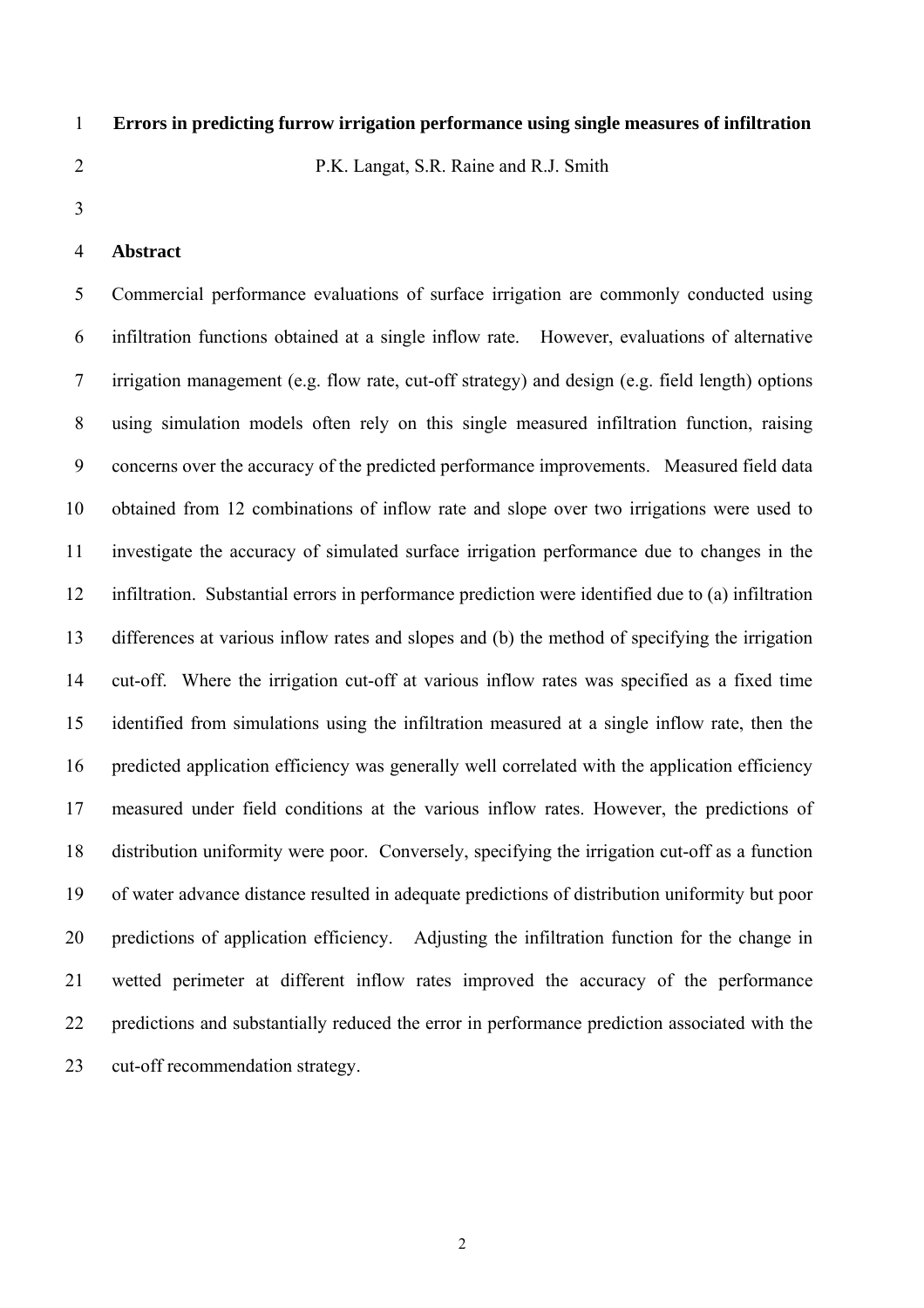### 1 **Introduction**

2 Surface irrigation efficiency is affected by a range of factors including the inflow rate, soil 3 infiltration characteristic, field length, target application volume, period of irrigation, surface 4 roughness and field slope (e.g Walker and Skogerboe, 1987; Pereira and Trout, 1999). 5 Furrow length and field slope are commonly considered design factors that are not easily 6 modified. Similarly, the soil infiltration characteristic and surface roughness are essentially 7 fixed factors over which the irrigator has limited, if any, control. However, inflow rates, 8 target application volume and time to irrigation cut-off are generally considered management 9 factors which can be varied between events by the irrigator and hence, used to improve 10 irrigation performance.

11

12 The soil infiltration characteristic is one of the most important determinants of surface 13 irrigation performance (McClymont and Smith, 1996; Oyonarte et al., 2002). However, 14 infiltration often varies temporally and spatially and thus makes the management of surface 15 irrigation a complex process (Camacho et al., 1997; Raghuvanshi and Wallender, 1997; 16 Rasoulzadeh and Sepaskhah, 2003). The adjustment of furrow inflow rates and cut-off times 17 is commonly used under commercial conditions to optimize irrigation performance in 18 response to changes in soil infiltration and target application volumes (Raghuvanshi and 19 Wallender, 1997; Raine et al., 1997 & 1998; Smith et al., 2005; Zerihun et al., 1996). 20 However, the optimization of surface irrigation performance typically involves the use of 21 field data often obtained from a single irrigation event.

22

23 Measured irrigation advance data is commonly used to calculate the soil infiltration function 24 using an inverse solution of the volume balance equation (e.g. Walker and Skogerboe, 1987; 25 McClymont and Smith, 1996; Gillies and Smith, 2005). This data is subsequently applied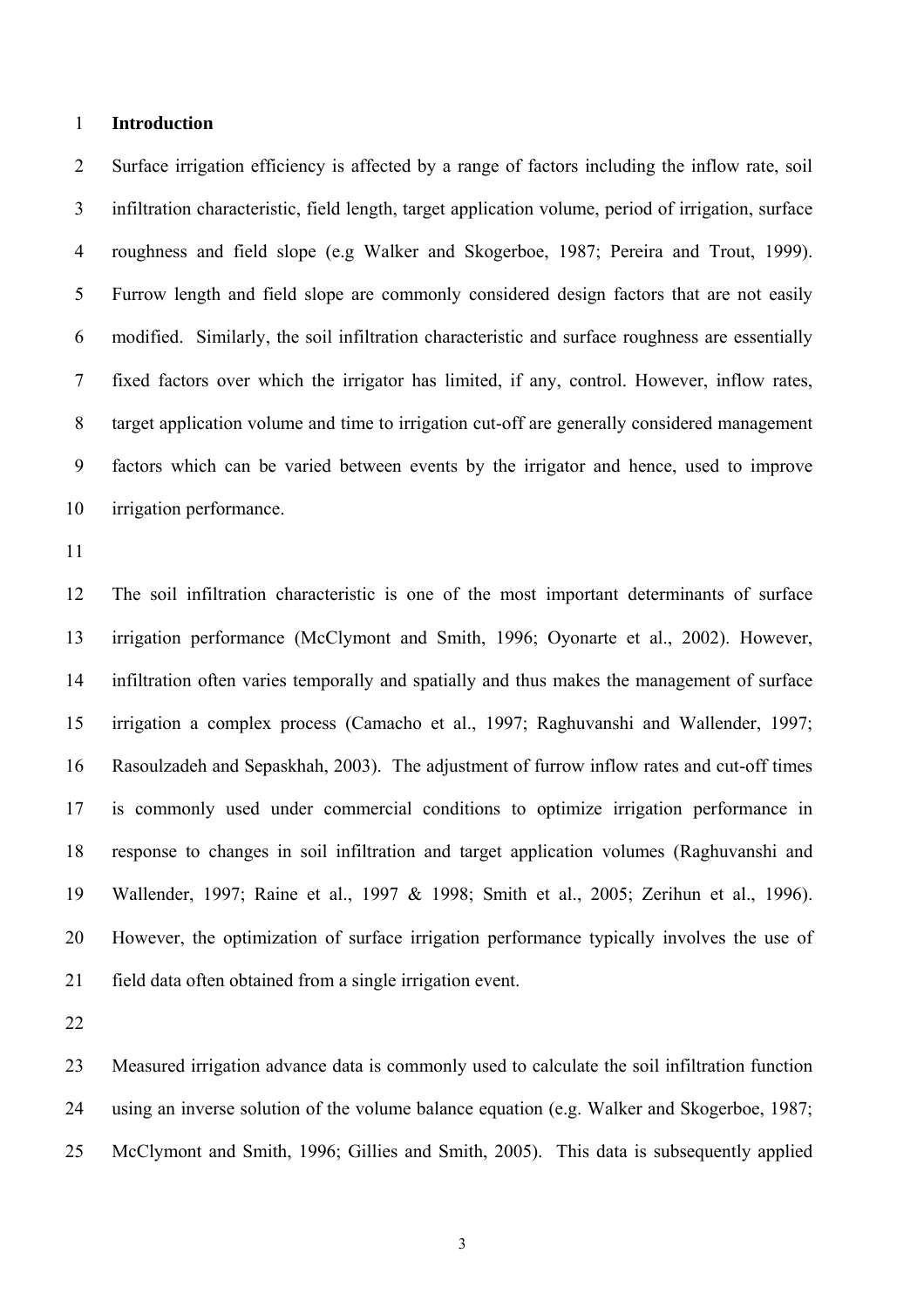1 within a simulation model to reproduce the measured irrigation in a calibration-validation 2 process (Pereira and Trout, 1999; Raine et al., 2005). Assuming adequate model calibration, 3 alternative irrigation strategies (e.g. flow rates and time to cut-off) are then evaluated to 4 identify an appropriate "optimal" irrigation recommendation.

5

6 The only commercial surface irrigation evaluation service currently provided in Australia 7 (Raine et al., 2005) uses the surface irrigation model SIRMOD II (Walker, 2001). The 8 service undertakes field evaluations and provides recommendations on improved 9 management and design parameters. While there are a range of options available, the most 10 common service involves measuring a single irrigation (i.e. single flow rate and infiltration 11 condition) and using this data to make recommendations regarding inflow rate and cut-off 12 time to improve performance. SIRMOD II has the capability to modify the infiltration 13 function based on changes in furrow wetted perimeter and inflow discharge. However, this 14 feature is rarely used in practice due to the parameterization requirements. The failure to 15 adjust the infiltration function in response to changes in the simulated inflow has raised 16 concerns over the accuracy of "optimal" recommendations based on different flow rates and 17 cut-off strategies. Due to labour considerations, recommendations for cut-off are sometimes 18 formulated around labour shifts (e.g. "cut-off after 8 or 12 hours") rather than based on water 19 advance to specified distances along the field (e.g. "cut-off when water reaches the end of 20 furrows"). Hence, the objectives of this study were to investigate the effect of (a) inflow rate 21 and slope on furrow infiltration, (b) infiltration variation on the accuracy of the irrigation 22 performance prediction when the operator has only measured the infiltration function at a 23 single flow rate and slope and (c) time-based and distance-based irrigation cut-off 24 recommendations on the accuracy of irrigation performance predictions at different inflow 25 rates.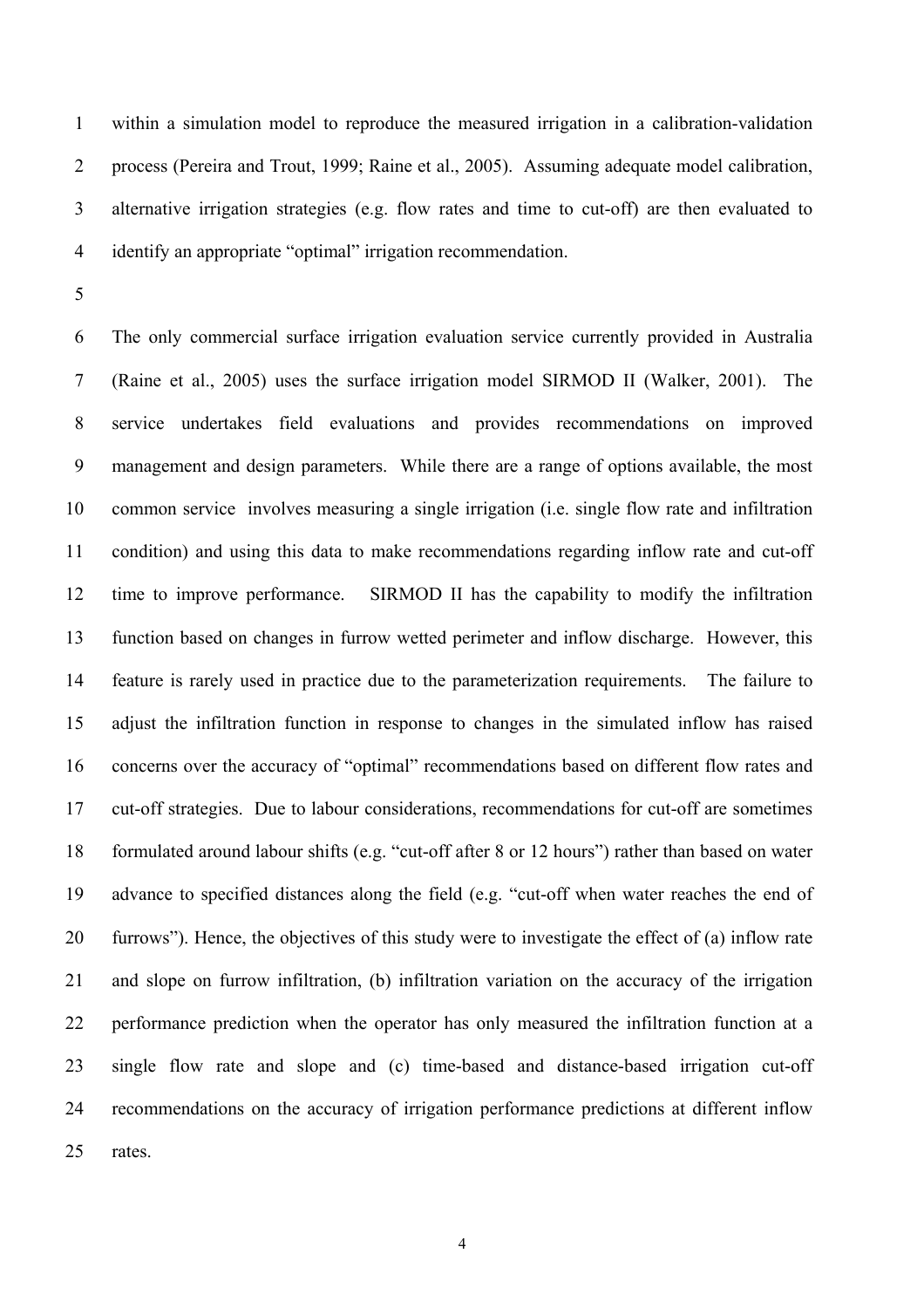### 2 **Method and Materials**

#### 3 *Evaluation data*

4 The field data used in this evaluation was obtained from Mwatha and Gichuki (2000) who conducted 5 furrow irrigation trials in the Bura Irrigation Scheme, Kenya. The soils in the Bura area are shallow 6 sandy clay loams and heavy cracking clays overlying saline and alkaline subsoils of low permeability. 7 The irrigation water is pumped from the Tana River and conveyed through canals to smallholder 8 irrigation fields where it is siphoned into 0.9 m spaced furrows. Data from two irrigations (first and 9 fifth) during the 1989 growing season were collected from four irrigated cotton plots (lengths of 275- 10 300 m) with average slopes of 0.09, 0.13, 0.25 and 0.31 % (Table 1). All data was collected from 11 plots located on the same soil type (Mwatha and Gichuki, 2000). The first irrigation had a deficit of 12 70 mm and the fifth irrigation had a deficit of 63 mm as measured by the difference in the volumetric 13 soil moisture content taken at 50 m distances along the field before the irrigation and two days after 14 irrigation (Mwatha and Gichuki, 2000). Within each plot there were three inflow rate (1.5, 2.0 and  $15$  3.0 L s<sup>-1</sup> furrow<sup>-1</sup>) treatments and data was collected from four furrows in each treatment. Inflow was 16 measured using Parshall flumes and for the purpose of this analysis it was assumed there was no 17 inflow variability.

- 18
- 

### 19 {insert Table 1 near here}

20

# 21 *Computation of infiltration parameters*

22 Mwatha and Gichuki (2000) reported the fitted parameters (*p* and *r*) for a power function describing 23 the measured water advance (average of four furrows) for each of the irrigation events:

 $x = p(t_a)^r$ 24  $x = p(t_a)^r$  Equation 1

25 where  $t_a$  is the time taken for the water to reach advance distance *x*. These data (Table 1) were used to 26 calculate irrigation advance points and to calculate the fitted parameters (*a*, *k*, and *f*o) for the modified 27 Kostiakov infiltration function using the infiltration model INFILT (McClymont and Smith, 1996):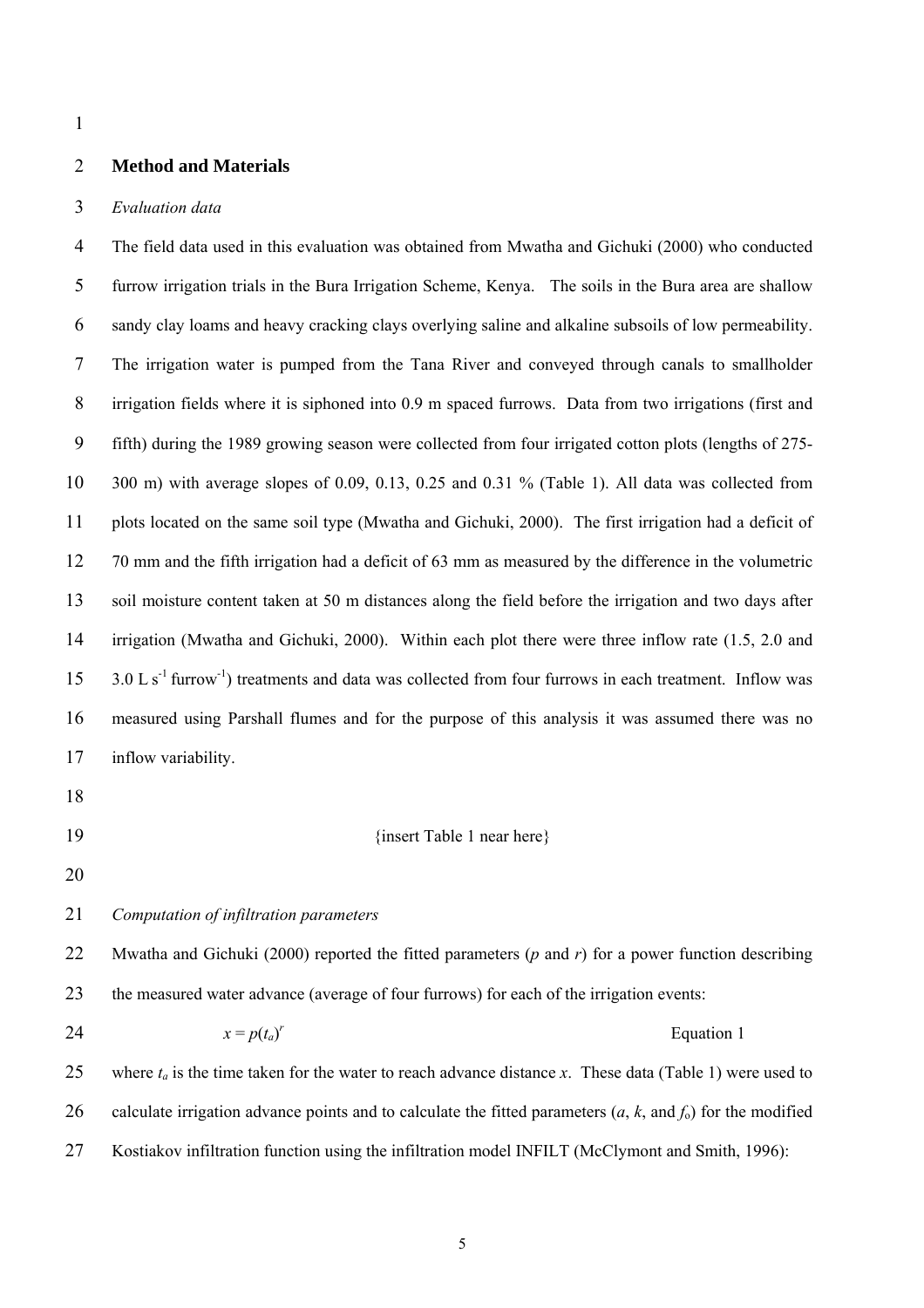$$
Z = k(\tau)^a + f_o(\tau)
$$
 Equation 2

2 where *Z* is the cumulative infiltrated volume per unit furrow length  $(m^3 m^{-1})$  and  $\tau$  is the infiltration 3 opportunity time (min). However, large differences in the shape of the infiltration functions were 4 observed possibly due to the short periods of advance data available for some furrows. The *a*, *k* and 5 *fo* parameters are highly inter-related and, particularly where only short periods of advance data are 6 available, there is large uncertainty in these fitted parameters. This may lead to interpretative 7 differences in the shape of the cumulative infiltration function which are related more to the 8 calculation method rather than observed physical differences (Holzapfel et al., 2004). Hence, to 9 ensure that the shape of the infiltration functions were not influenced by the calculation method, the 10 infiltration functions were calculated using a model infiltration function and scaling process (Khatri 11 and Smith, 2006). This approach involved the arbitrary selection of a single measured infiltration 12 function (termed the "model infiltration function") and the calculation of a scale factor (*F*) for other 13 events conducted at the same time but on different field slopes and/or with different flow rates.

14

15 The infiltration function calculated for the 2.0 L s<sup>-1</sup> and 0.13 % field slope event for each irrigation 16 was selected as the model infiltration function and the modified Kostiakov fitted parameters were 17 calculated using the infiltration model INFILT (McClymont and Smith, 1996). The scaling factor (*F*) 18 for each of the other treatments was then obtained from the volume balance equation as:

19 
$$
F = \frac{Q_{ot} - \sigma_{y}A_{o}x}{\sigma_{z}kt^{a}x + \frac{f_{o}tx}{1+r}}
$$
 Equation 3

20 where  $Q_0$  is the inflow rate for the specific furrow (in m<sup>3</sup> min<sup>-1</sup>),  $\sigma_v$  is a surface shape factor usually 21 taken to be constant at 0.77, *a*, *k*, and *f*o were the modified Kostiakov equation fitted parameters 22 derived for the model infiltration function, *r* is the exponent from the power curve advance function 23 for the furrow, *t* is the advance time (in min) for a known advance distance *x* (in m) in the furrow and 24  $\sigma_z$  is the sub-surface shape factor for the model infiltration furrow and calculated as:

$$
\sigma_z = \frac{a + r(1 - a) + 1}{(1 + a)(1 + r)}
$$
Equation 4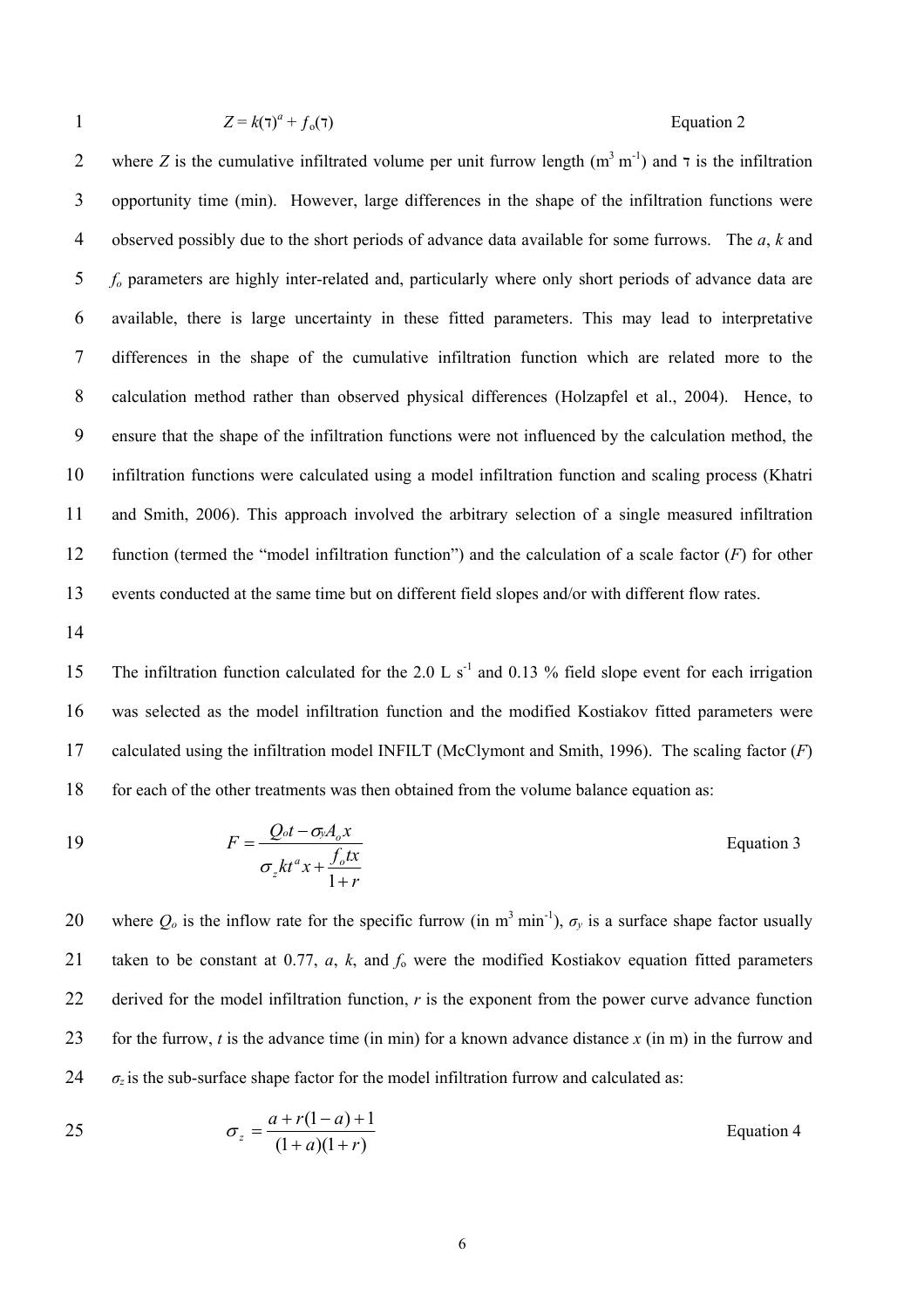1 The cross-sectional area of flow (*Ao*) was calculated using the furrow geometry measurements 2 provided by Mwatha and Gichuki (2000) and the Manning equation. As all irrigations were 3 conducted on bare furrows the Manning coefficient was assumed to be 0.04 (Walker, 2001). The 4 scale factor was then used to calculate the cumulative infiltration (*Z*) for the irrigation using:

$$
Z = F \{k(\tau)^a + f_o(\tau)\}
$$
 Equation 5

6 Both equations 3 and 5 assume that the infiltration variation involves variation of both  $k$  and  $f_0$ , and 7 assumption that might not apply to all soils.

8

# 9 *Effect of infiltration function on the accuracy of performance evaluation*

10 A framework for evaluating the effect on performance of not adjusting the infiltration function in 11 response to changes in inflow is shown in Figure 1. Performance evaluations were conducted using 12 the surface irrigation model SIRMOD II (Walker, 2001) and the performance indices used were the 13 application efficiency (*Ea*), requirement efficiency (*Er*) and distribution uniformity (*DU*) as calculated 14 by SIRMOD II (Walker, 2001). In step 1, the evaluations simulated the measured irrigations by 15 setting the simulation flow rate (*Qsim1*) equal to the flow rate at which the infiltration function was 16 measured ( $Q_{infill}$ ). The Manning n value was adjusted from the default value (i.e. n = 0.04) until the 17 simulated advance time at the end of the field was equal to the measured advance time (McClymont et 18 al., 1996). In each case, the adjustments were small (i.e. < 0.02) and within the reasonable values for 19 bare furrows (ASAE, 2003).

- 20
- 

#### 21 {Insert Figure 1 about here}

22

23 To evaluate the impact of varying *Qsim* without adjusting the infiltration function (Step 2 of Figure 1), 24  $Q_{sim}$  was then set to either 1.5, 2.0 or 3 L s<sup>-1</sup> without changing the infiltration function. It is at this 25 point that commercial consultants commonly make a decision on "optimal" recommendations 26 regarding inflow rates and cut-off times. In this case, the simulation was conducted with the cut-off 27 time  $(t_{co})$  being arbitrarily set equal to the advance time  $(t_L)$ . However, in formulating the cut-off 28 recommendation for the irrigator, the consultant may specify either (a) that the water should be cut-off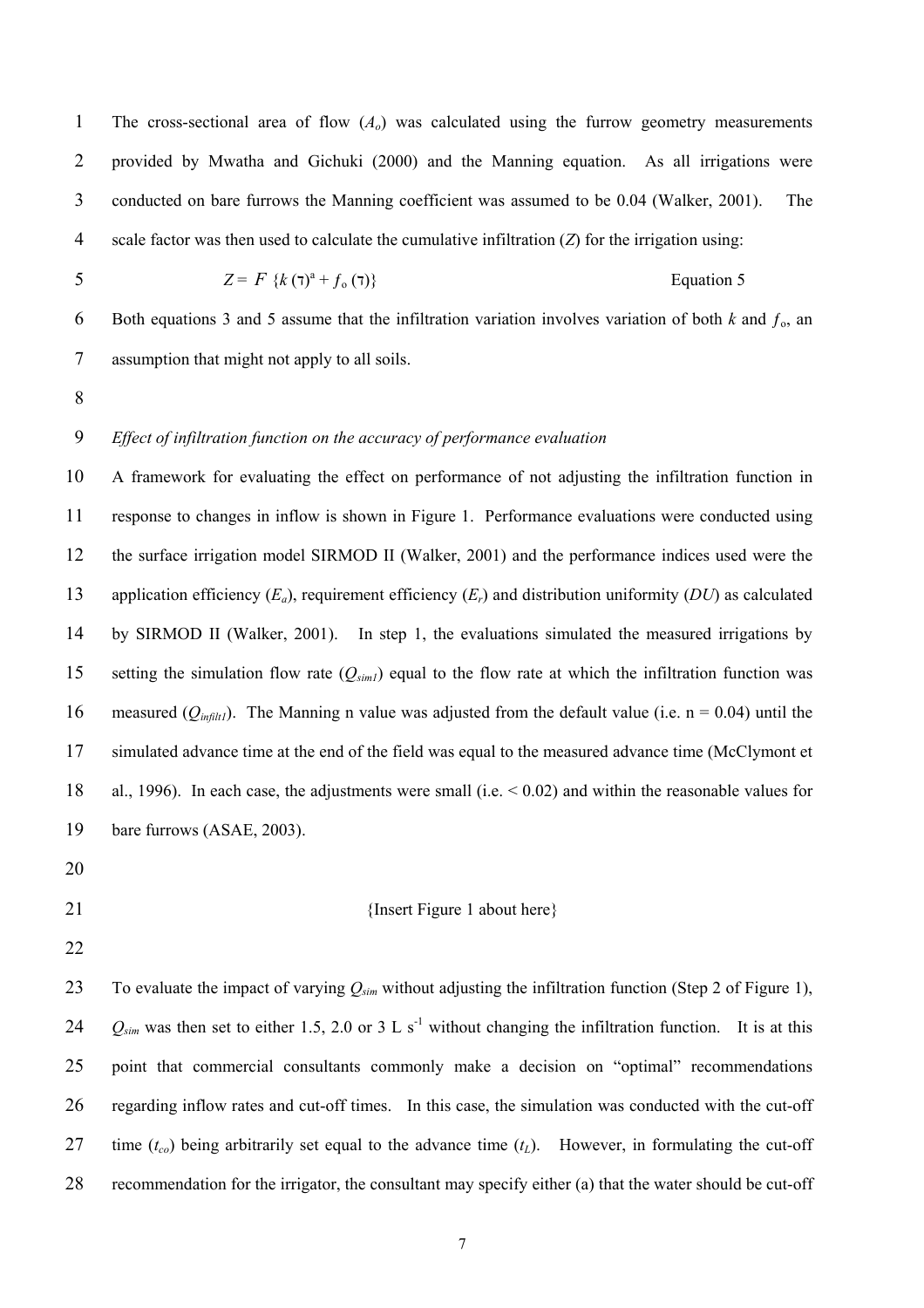1 after a fixed period of irrigation (i.e. time based), (b) when the water has reached a specified distance 2 along the field (i.e. distance based) or (c) some combination of these methods as when a fixed time is 3 specified after the water has reached the end of the field. Hence, step 3 of this evaluation (Figure 1) 4 involved simulating the irrigation that would have occurred had the grower adopted either a time or 5 distance based recommendation but where the infiltration function used was appropriate to the 6 recommended inflow rate (i.e.  $Q_{sim2} = Q_{infilt2}$ ). The two options for cut-off were simulated: (a) cut-off 7 set equal to the advance time  $(t_L)$  identified when this flow rate  $(Q_{sim2})$  and the original infiltration 8 function (*Qinfilt1*) were used in the simulation and (b) cut-off set equal to a specified advance distance 9 (i.e. the end of the field) but when the infiltration function appropriate for this flow rate (i.e. *Qinfilt2*) 10 was used in the simulation. Evaluations were conducted for each of the 24 combinations of slope and 11 inflow rate for which data was available.

12

13 In this paper, infiltration functions and performance parameters calculated directly from the measured 14 inflow rates and advance data are referred to as the "measured" parameters to distinguish these from 15 the performance parameters obtained from simulations where the simulated inflow rate is different to 16 that at which the infiltration function was calculated. Similarly, the difference in the performance 17 parameters calculated using the measured infiltration functions and where the simulated inflow rate is 18 different to that at which the infiltration function was calculated is referred to as the "error" in 19 performance prediction.

20

# 21 *Effect of adjusting infiltration for wetted perimeter differences*

22 The inflow rate applied to furrows influences infiltration by altering both the depth of water in the 23 furrow and the wetted perimeter (Enciso-Medina et al., 1998; Schmitz, 1993). Many workers (e.g. 24 Strelkoff and Souza, 1984; Camacho et al., 1997; Walker, 2001; Mailhol et al., 2005) have suggested 25 that the accuracy of simulated irrigations can be improved by modifying the infiltration function to 26 reflect differences in wetted perimeter at various inflow rates. To evaluate the impact of modifying 27 wetted perimeter on the accuracy of the performance predictions, Step 2 above was repeated but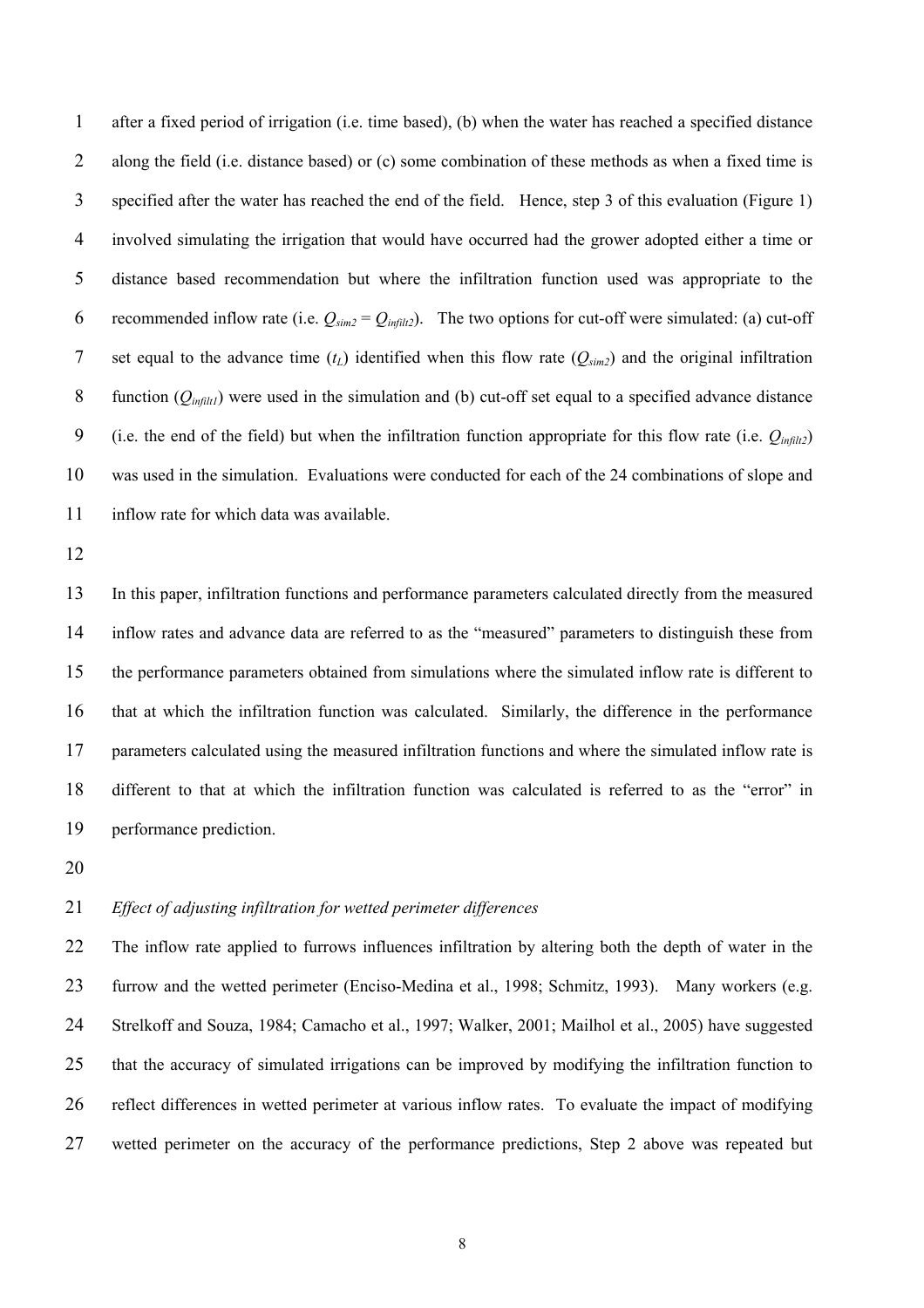1 where the infiltration measured in step 1 was modified according to the approach of Strelkoff and 2 Souza (1984) using:

$$
Z_{\text{sim2}} = Z_{\text{sim1}} \left\{ \frac{W P_{\text{sim2}}}{W P_{\text{sim1}}} \right\}^b
$$
 Equation 6

4 where  $W P_{sim1}$  is the wetted perimeter (in m) and  $Z_{sim1}$  is the infiltration at  $Q_{sim1}$ ,  $W P_{sim2}$  is the wetted 5 perimeter (in m) and  $Z_{sim2}$  is the calculated infiltration adjusted for wetted perimeter at  $Q_{sim2}$  and b is 6 an empirical exponent. In this study, the exponent was assumed to be 0.6 which is consistent with the 7 value proposed by Alvarez (2003) and subsequently used by Mailhol et al. (2005). However, 8 Oyonarte et al. (2002) measured a value of 0.6 for early season events and 0.3 for later season 9 irrigations.

10

### 11 **Results and Discussion**

### 12 *Effect of inflow rates and furrow slope on infiltration*

13 The scaled cumulative infiltration curves (Figure 2 and 3) indicate that infiltration generally 14 increased with increases in inflow rate and decreased with increasing slope. However, the 15 trends were much more consistent for the fifth irrigation (Figure 3) than for the first irrigation 16 (Figure 2). The differences in both the measured advance parameters (Table 1,  $t_L$  and  $r$ ) 17 suggest that infiltration variability was larger in the first irrigation and may be masking some 18 of the expected hydraulic effects of changes in flow rate and slope. The larger advance and 19 infiltration variations observed in the first irrigation suggests that the factors (e.g. cultivation, 20 initial soil moisture content) influencing variability were more dominant early in the season.

21

22 The effect of slope and inflow rate on infiltration is broadly consistent with the observations 23 of others (e.g. Holzapfel et al., 2004) and is presumably related to the effect of these factors 24 on flow depth and wetted perimeter. As the slope decreases and the inflow increases the flow 25 depth and wetted perimeter generally increase resulting in higher infiltration rates. Note that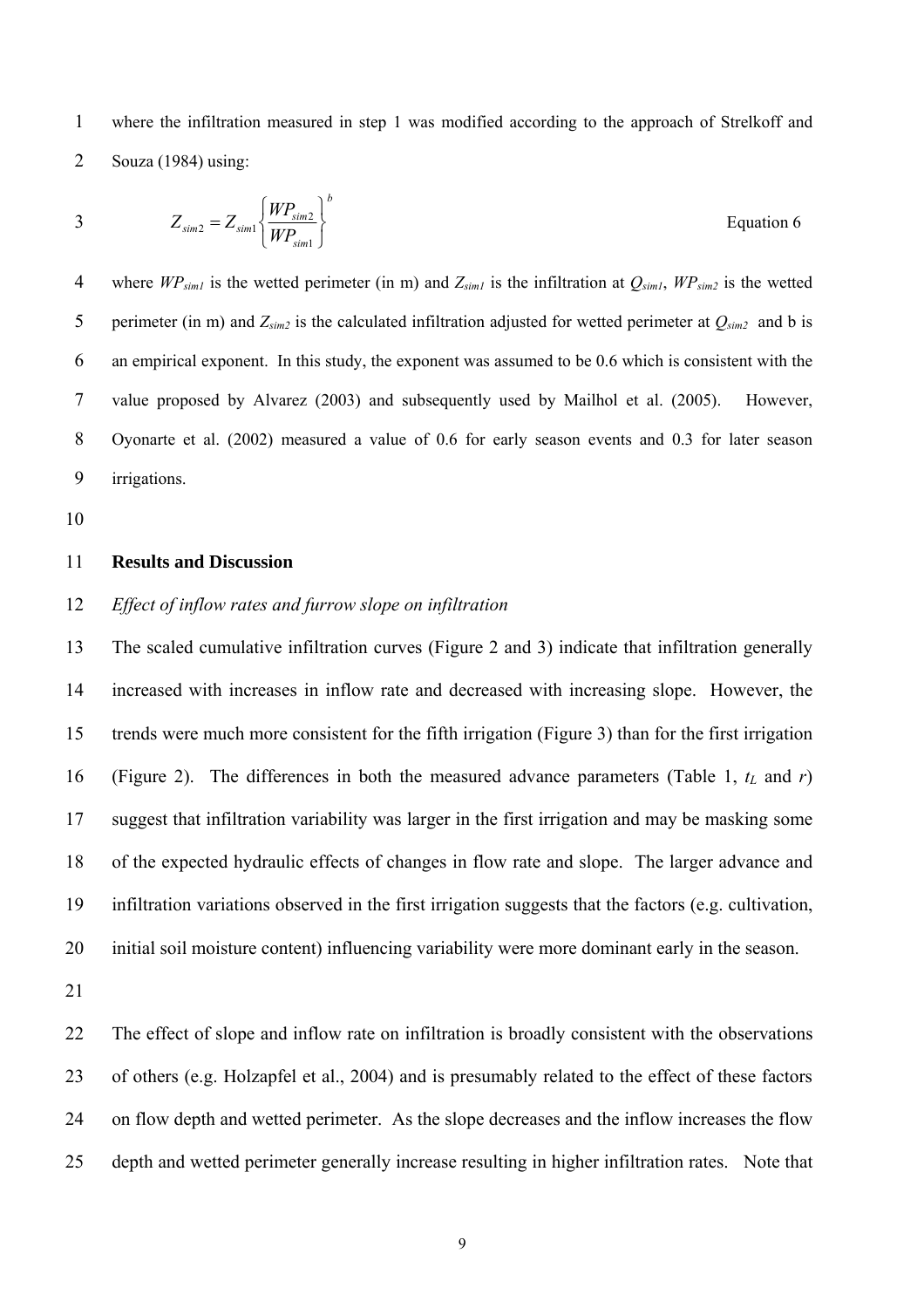| $\mathbf{1}$   | for the fifth irrigation events (Figure 3) conducted on higher slopes $(>0.13\%)$ there was little              |
|----------------|-----------------------------------------------------------------------------------------------------------------|
| $\overline{2}$ | difference between the 2.0 and 3.0 L $s^{-1}$ infiltration functions suggesting that the difference in          |
| 3              | depth and wetted perimeter for these flow rates was small. However, for the low slope                           |
| $\overline{4}$ | $(0.09\%)$ , the difference between the infiltration functions at each inflow rate was substantial.             |
| 5              |                                                                                                                 |
| 6              | {Insert Figures 2 and 3 about here}                                                                             |
| 7              |                                                                                                                 |
| 8              | Effect of infiltration function on the accuracy of performance evaluation                                       |
| 9              | The results of the performance evaluations conducted using the 1.5 L $s^{-1}$ flow rates on the                 |
| 10             | 0.09 and 0.31 % slope plots are shown in Table 2 as an example only. In this example, the                       |
| 11             | performance of the simulations conducted to evaluate the measured irrigation events (i.e.                       |
| 12             | $Q_{sim1} = Q_{infilt}$ ) varied substantially with application efficiencies ( $E_a$ ) ranging from 39 to 99 %, |
| 13             | requirement efficiencies $(E_r)$ from 80 to 100% and distribution uniformities (DU) from 63 to                  |
| 14             | 73%.                                                                                                            |
| 15             |                                                                                                                 |
| 16             | {Insert Table 2 about here}                                                                                     |
| 17             |                                                                                                                 |
| 18             | Evaluations of performance for different inflow rates using the $Q_{infit1}$ infiltration functions             |
| 19             | (i.e. $Q_{sim2} \neq Q_{infit1}$ ) generally suggested that substantial improvements in $E_a$ and DU could be   |
| 20             | obtained by changing inflow rates. However, the actual change in performance that would                         |
| 21             | have been achieved had these inflow rates been applied (i.e. $Q_{sim2} = Q_{infit2}$ ) was highly               |
| 22             | variable and heavily dependent on both the cut-off strategy applied and the difference in the                   |
| 23             | infiltration functions at the two inflow rates. For example, a recommendation to apply 3.0 L                    |
| 24             | $s^{-1}$ to the 0.09% slope field was predicted to achieve an $E_a$ and DU of 69 and 75 %                       |
| 25             | respectively for the first irrigation, and an $E_a$ and DU of 63 and 75 % respectively for the fifth            |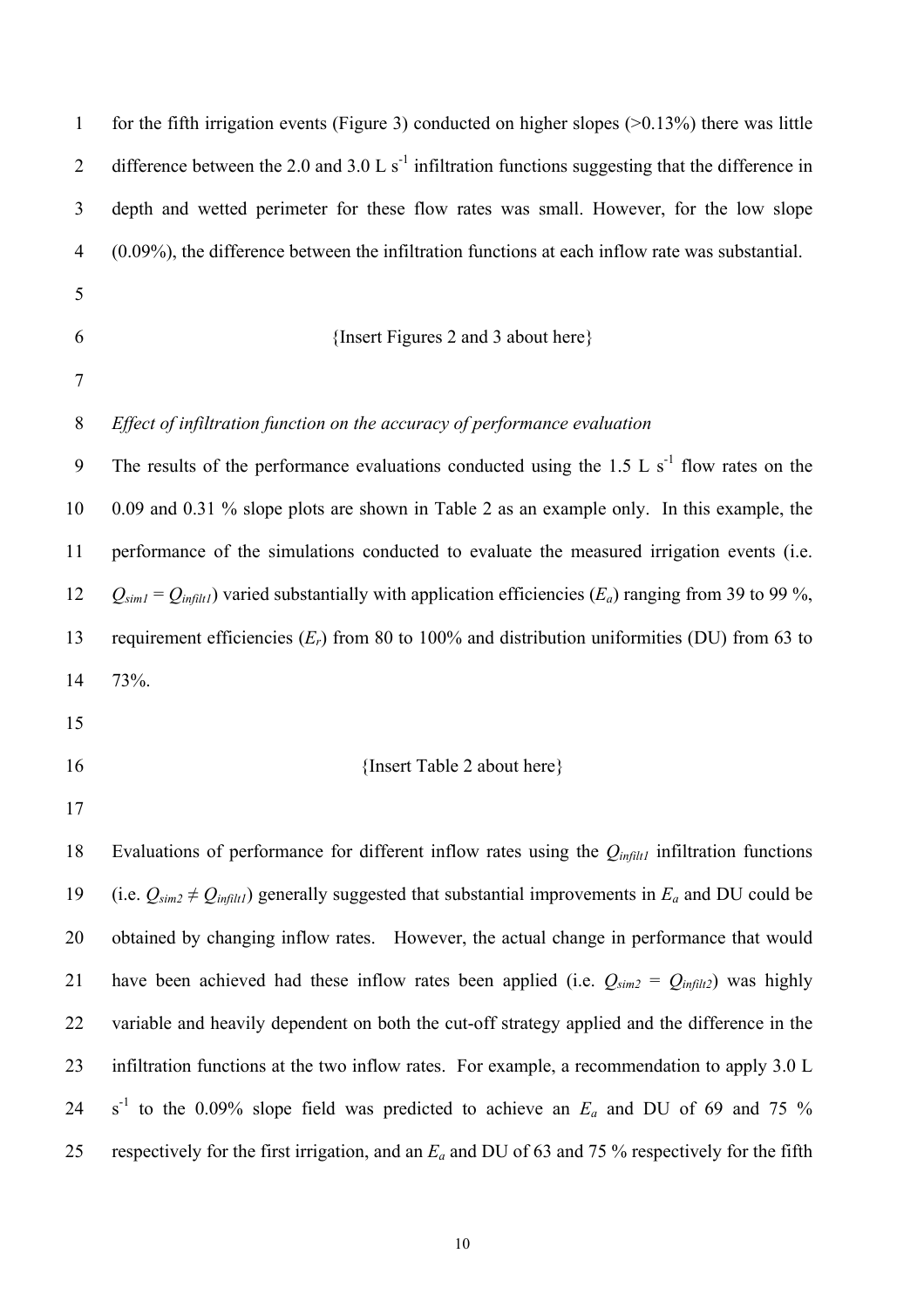1 irrigation (Table 2). However, for the first irrigation, applying  $3.0 \, \text{L s}^{-1}$  would have resulted 2  $(Q_{sim2} = Q_{infilt2})$  in an  $E_a$  of 65-86 % and a DU of 88-95 % depending on whether the cut-off 3 recommendation was time based or distance based. However, for the fifth irrigation, the 4 same strategies would have produced an *Ea* of only 27 or 42 % and a DU of 0 or 65 %. 5 Hence, increasing the flow rate in the fifth irrigation event would have reduced the 6 performance rather than increasing it as predicted. Similarly, using a time based cut-off 7 strategy based on the *Qinfilt1* simulation would have led the farmer to cut-off the inflow before 8 the water reached the end of the furrow resulting in substantial under-irrigation.

9

10 The comparative performance data for all 24 combinations of flow rate and slopes indicate 11 that the error in prediction was generally greater in the first irrigation (Figure 4) than in the 12 fifth irrigation (Figure 5). This is consistent with the larger variability in advance observed 13 (Table 1), and the consequent differences in the infiltration functions calculated for the first 14 irrigation (Figure 2). Hence, variability in infiltration is a significant determinant of 15 performance evaluation accuracy using predictive modelling and suggests that some account 16 of both spatial and temporal variability is required to adequately characterise predictive 17 accuracy at the field scale (Schwankl *et al*., 2000).

18

#### 19 {Insert Figures 4 and 5 about here}

20

# 21 *Effect of cut-off recommendation on the accuracy of performance prediction*

22 The main effect of the irrigation cut-off strategy recommendation was to trade-off the 23 predictive accuracies of *Ea* and DU. For the fifth irrigation, approximately 88% of the *Ea* 24 predictions using the time based recommendation were within 10% of the expected 25 performance under the field conditions but only 25% of the DU values for the same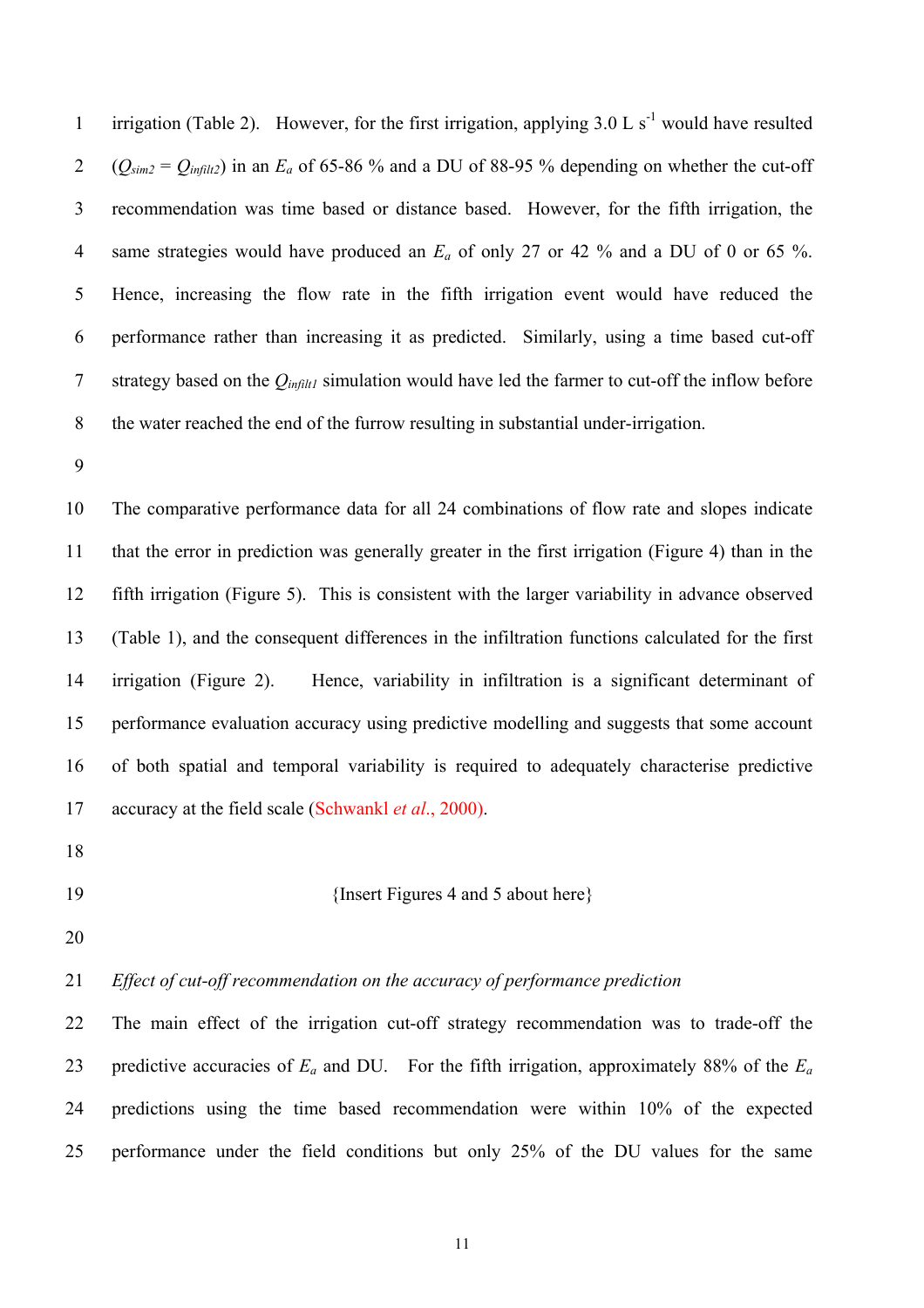1 simulations were within  $\pm 10\%$  (Figure 5a). Conversely, using the distance based 2 recommendation for cut-off time (Figure 5b) resulted in only 42% of the *Ea* predictions, but 3 all of the DU predictions, being within  $\pm 10\%$  of the values calculated using the infiltration 4 function appropriate to the inflow.

5

6 Time based recommendations for cut-off generally resulted in predictions of *Ea* which were 7 well correlated with the *Ea* that would have been obtained using the appropriate infiltration 8 function (Figures 4a and 5a). In this case, volume balance errors associated with the 9 differences in the infiltration function used did not affect the total volume of water applied 10 but did affect the relative proportions of deep drainage and tail water. The main effect of the 11 error in infiltration when using a time based cut-off was the impact on the total distance over 12 which the water advanced. Applying the water for a fixed time on a soil with a larger 13 cumulative infiltration function than used in the prediction resulted in water advances which 14 did not reach the end of the field. In these cases, the lack of water application over 15 substantial areas of the field resulted in widely ranging DU values (0-90%) which were 16 poorly correlated with the predicted DU values (generally 60-90%).

17

18 Distance based recommendations for cut-off generally resulted in predictions of *Ea* which 19 were poorly correlated with the *Ea* that would have been obtained using the appropriate 20 infiltration function (Figures 4b and 5b). However, DU was better predicted when the cut-21 off was based on distance rather than time. Using the distance based cut-off recommendation 22 resulted in the whole field being irrigated but reduced the accuracy of prediction for the total 23 water required to be applied. Using a distance based recommendation for cut-off was also 24 found to generally under-predict *Er*.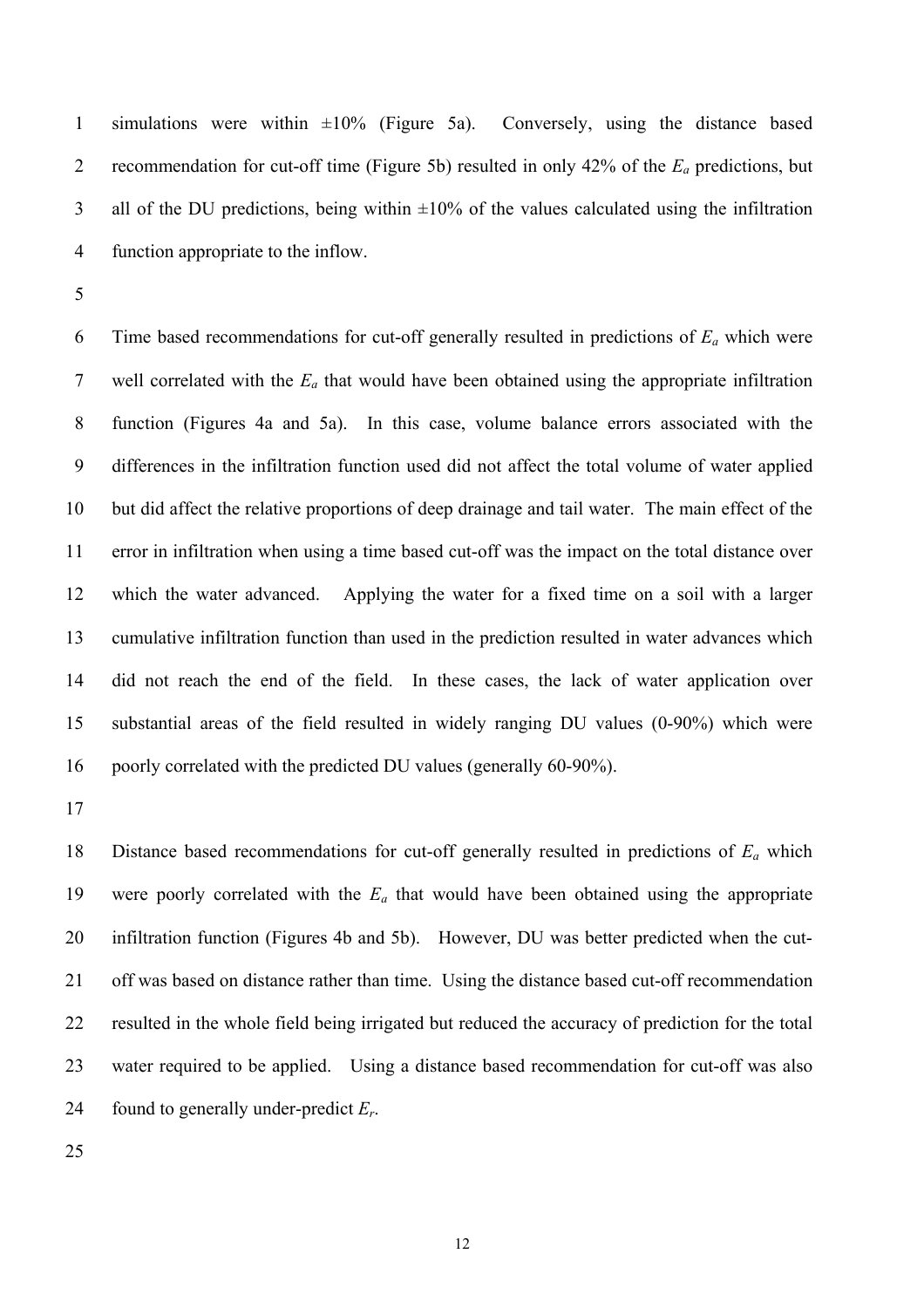### 1 *Effect of adjusting infiltration for differences in wetted perimeter*

2 Adjusting the infiltration function according to flow rate and wetted perimeter differences 3 was found to substantially improve the accuracy of the performance index prediction (e.g. 4 compare Figures 4 and 5 with Figures 6 and 7). There was also a much reduced effect of the 5 irrigation cut-off strategy (e.g. time based versus distance based) on the accuracy of the 6 performance indices. This suggests that the failure to adjust the infiltration function due to 7 changes in the wetted perimeter was a major determinant of predictive errors in the earlier 8 analyses (e.g. Figures 4 and 5). Residual errors in the performance prediction after 9 adjustment for the wetted perimeter effects could be expected to be due to in-field spatial 10 infiltration variability. The use of the  $b = 0.6$  exponent value in equation 6 would also appear 11 to be appropriate for this soil and contrary to the findings of Oyonarte et al. (2002) there does 12 not appear to be any justification for different exponent values for the early and later 13 irrigations in the season.

- 14
- 

15 {Insert Figures 6 and 7 about here}

16

#### 17 **Conclusions**

18 Infiltration functions obtained from 24 combinations of slopes and inflow rates were used to 19 investigate the effect of infiltration differences on the accuracy of simulated surface irrigation 20 performance evaluations. Substantial differences in infiltration were measured between each 21 irrigation event, inflow rate and field slope. The errors in simulated performance were found 22 to be a function of the strategy adopted for irrigation cut-off. Using a time based cut-off 23 strategy generally produced reasonable estimates of *Ea* but poor estimates of DU. 24 Conversely, distance based cut-off strategies resulted in adequate predictions of DU but poor 25 predictions of *Ea*. However, where the infiltration was adjusted for changes in the wetted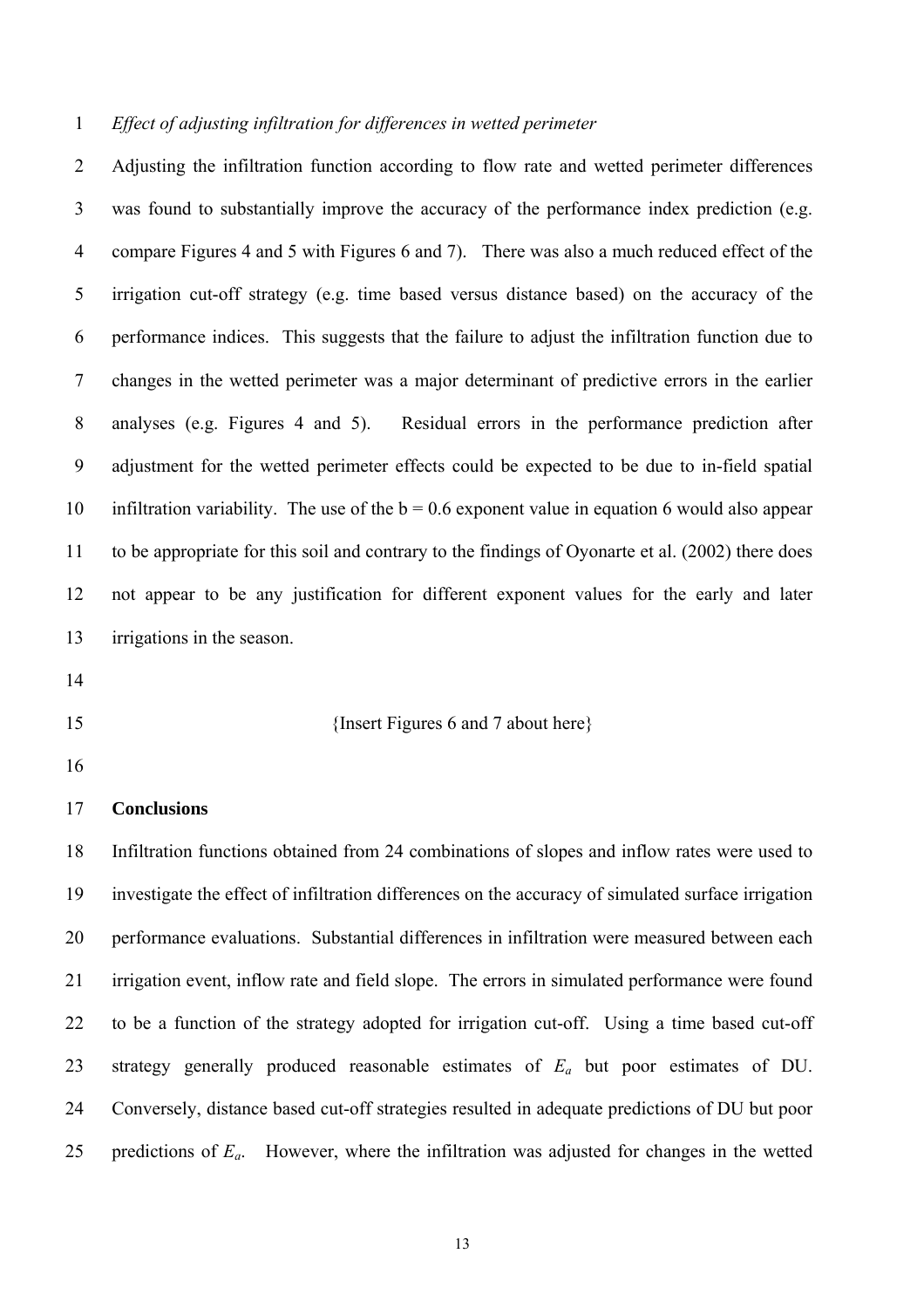1 perimeter at different flow rates, then the accuracy of the performance predictions was 2 substantially improved and the effect of cut-off strategy on the accuracy of the predictions 3 greatly reduced.

4

### 5 **Acknowledgement**

6 The data used in this research was collected by Mwatha and Gichuki (2000) and is greatly 7 appreciated.

8

# 9 **References**

- 10 Alvarez RAJ (2003) Estimation of advance and infiltration equations in furrow irrigation for 11 untested discharges. *Agricultural Water Management* **60**: 227-239.
- 12 ASAE (2003). Evaluation of furrows. *ASAE Standard EP419*. American Society of 13 Agricultural Engineers, St. Joseph, MI.
- 14 Camacho E, Perez-Lucena C, Roldan-Canas J, Alcaide M (1997) IPE: Model for 15 management and control of furrow irrigation in real time. *Journal of Irrigation and*  16 *Drainage Engineering* **123**: 264-69.
- 17 Enciso-Medina J, Martin D, Einsenhaur D (1998) Infiltration model for furrow irrigation. 18 *Journal of Irrigation and Drainage Engineering ASCE* **124**(2): 73-80.
- 19 Gillies MH, Smith RJ (2005). Infiltration parameters from surface irrigation advance and run 20 off data. *Irrigation science* **24**:25-35
- 21 Holzapfel EA, Zuniga C, Jara J, Marino M, Paredes J, Billib M (2004) Infiltration parameters 22 for furrow irrigation. *Agricultural Water Management* **68**: 19-32.
- 23 Khatri KL, Smith RJ (2006) Real-time prediction of soil infiltration characteristics for the 24 management of furrow irrigation. *Irrigation Science* (*in press,* DOI 10.1007/s00271- 25 006-0032-1)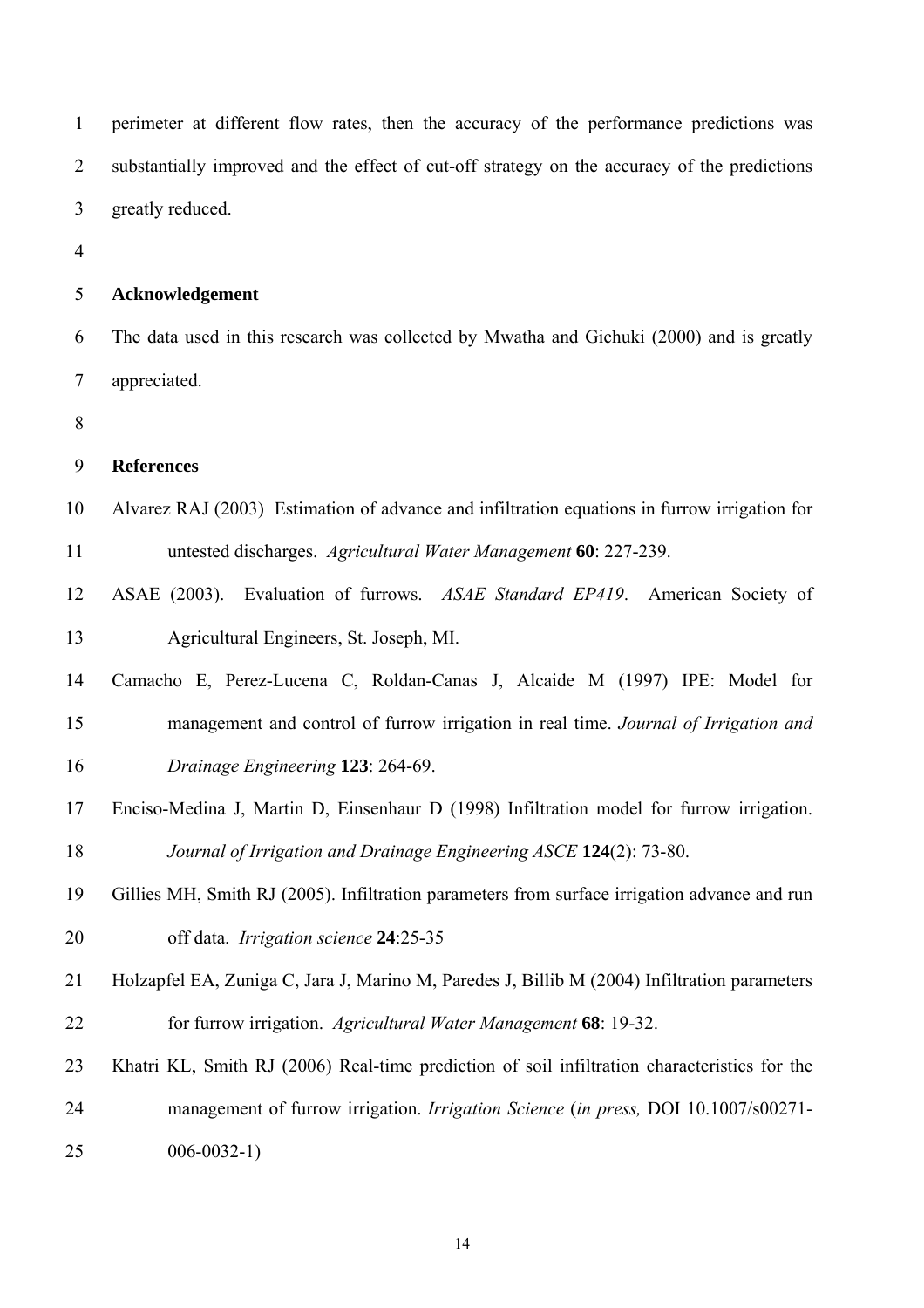| $\mathbf{1}$   | Mailhol JC, Ruelle P, Povova Z (2005) Simulation of furrow irrigation practices (SOFIP): a |
|----------------|--------------------------------------------------------------------------------------------|
| $\overline{2}$ | field scale modelling of water management and crop yield for furrow irrigation.            |
| $\mathfrak{Z}$ | Irrigation Science 24: 37-48.                                                              |
| $\overline{4}$ | McClymont DJ, Smith, RJ (1996) Infiltration parameters from the optimisation on furrow     |
| 5              | irrigation advance data. Irrigation Science 17: 15-22.                                     |
| 6              | McClymont DJ, Raine SR, Smith RJ (1996) The prediction of furrow irrigation performance    |
| $\tau$         | using the surface irrigation model SIRMOD. Proc. 13th Conference, Irrigation               |
| $8\,$          | Association of Australia, 14-16th May, Adelaide. 10 pp.                                    |
| 9              | Mwatha S, Gichuki FN (2000) Evaluation of the furrow irrigation system in the Bura         |
| 10             | Scheme. In Land and Water Management in Kenya: towards sustainable land use,               |
| 11             | Proc. Fourth National Workshop, Soil and Water Conservation Branch, Ministry of            |
| 12             | Agriculture and Rural Development & Department of Agricultural Engineering,                |
| 13             | University of Nairobi.                                                                     |
| 14             | Oyonarte NA, Mateos L, Palomo MJ (2002) Infiltration variability in furrow irrigation.     |
| 15             | Journal of Irrigation and Drainage Engineering 128(1): 26-33.                              |
| 16             | Pereira LS, Trout TJ (1999) Irrigation methods. CIGR Handbook of Agricultural              |
| 17             | Engineering, Michigan, American Society of Agricultural Engineers. 1: 297 -379.            |
| 18             | Raghuvanshi NS, Wallender WW (1997). Economic optimization of furrow irrigation.           |
| 19             | Journal of Irrigation and Drainage Engineering 123(5): 377 - 385.                          |
| 20             | Raine SR, McClymont DJ, Smith RJ (1997) The development of guidelines for surface          |
| 21             | irrigation in areas with variable infiltration. Proceedings of Australian Society of       |
| 22             | Sugar Technologists 19: 293-301.                                                           |
| 23             | Raine SR, Smith RJ, McClymont DJ (1998) The effect of variable infiltration on design and  |
| 24             | management guidelines for surface irrigation. Proc. National Soils Conference, 27-         |
| 25             | 29th April. p311-7. Australian Society of Soil Science Inc., Brisbane.                     |
|                |                                                                                            |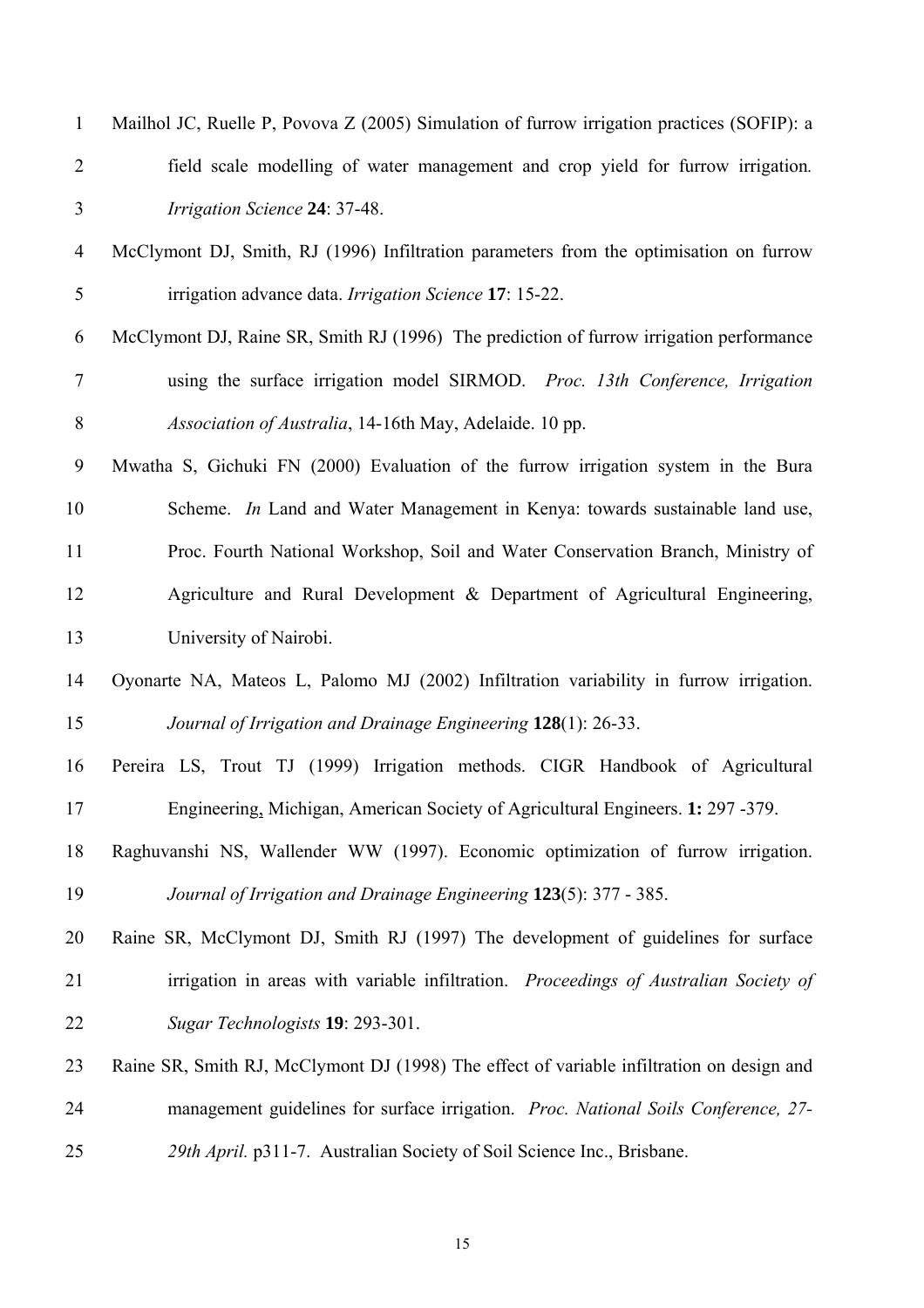| $\mathbf{1}$   | Raine SR, Purcell J, Schmidt E (2005) Improving whole farm and infield irrigation                        |
|----------------|----------------------------------------------------------------------------------------------------------|
| $\overline{2}$ | efficiencies using Irrimate <sup>TM</sup> tools. In <i>Irrigation 2005: Restoring the Balance. Proc.</i> |
| 3              | <i>Nat. Conf. Irrig. Assoc. Aust.</i> , 17 <sup>th</sup> -19 <sup>th</sup> May, Townsville. 5pp.         |
| $\overline{4}$ | Rasoulzadeh A, Sepaskhah AR (2003) Scaled infiltration equations for furrow irrigation.                  |
| 5              | Biosystems Engineering 86(3): 375-383.                                                                   |
| 6              | Schmitz GH (1993) Transient infiltration from cavities. I. Theory. Journal of Irrigation and             |
| $\tau$         | Drainage Engineering ASCE 119(3): 443-457.                                                               |
| 8              | Schwankl L, Raghuvanshi NS, Wallender WW (2000) Furrow irrigation performance under                      |
| 9              | spatially varying conditions. Journal of Irrigation and Drainage Engineering 126(6):                     |
| 10             | 355-361.                                                                                                 |
| 11             | Smith RJ, Raine SR, Minkevich J (2005) Irrigation application efficiency under surface                   |
| 12             | irrigated cotton. Agricultural Water Management 71: 117-30.                                              |
| 13             | Strelkoff TM, Souza F (1984) Modelling effect of depth on furrow infiltration. Journal of                |
| 14             | Irrigation and Drainage Engineering 110(4): pp 375-                                                      |
| 15             | Walker WR (2001) SIRMOD II - Surface irrigation simulation, evaluation and design. User's                |
| 16             | guide and technical documentation., Utah State University, Logan, UT.                                    |
| 17             | Walker WR, Skogerboe GV (1987) Surface irrigation: theory and practice. New Jersey,                      |
| 18             | Prentice-Hall Inc. Englewood Cliffs.                                                                     |
| 19             | Zerihun D, Feyen J, Reddey JM (1996) Sensitivity analysis of furrow irrigation parameters.               |
|                |                                                                                                          |

20 *Journal of Irrigation and Drainage Engineering, ASCE* **122(1)**:49-57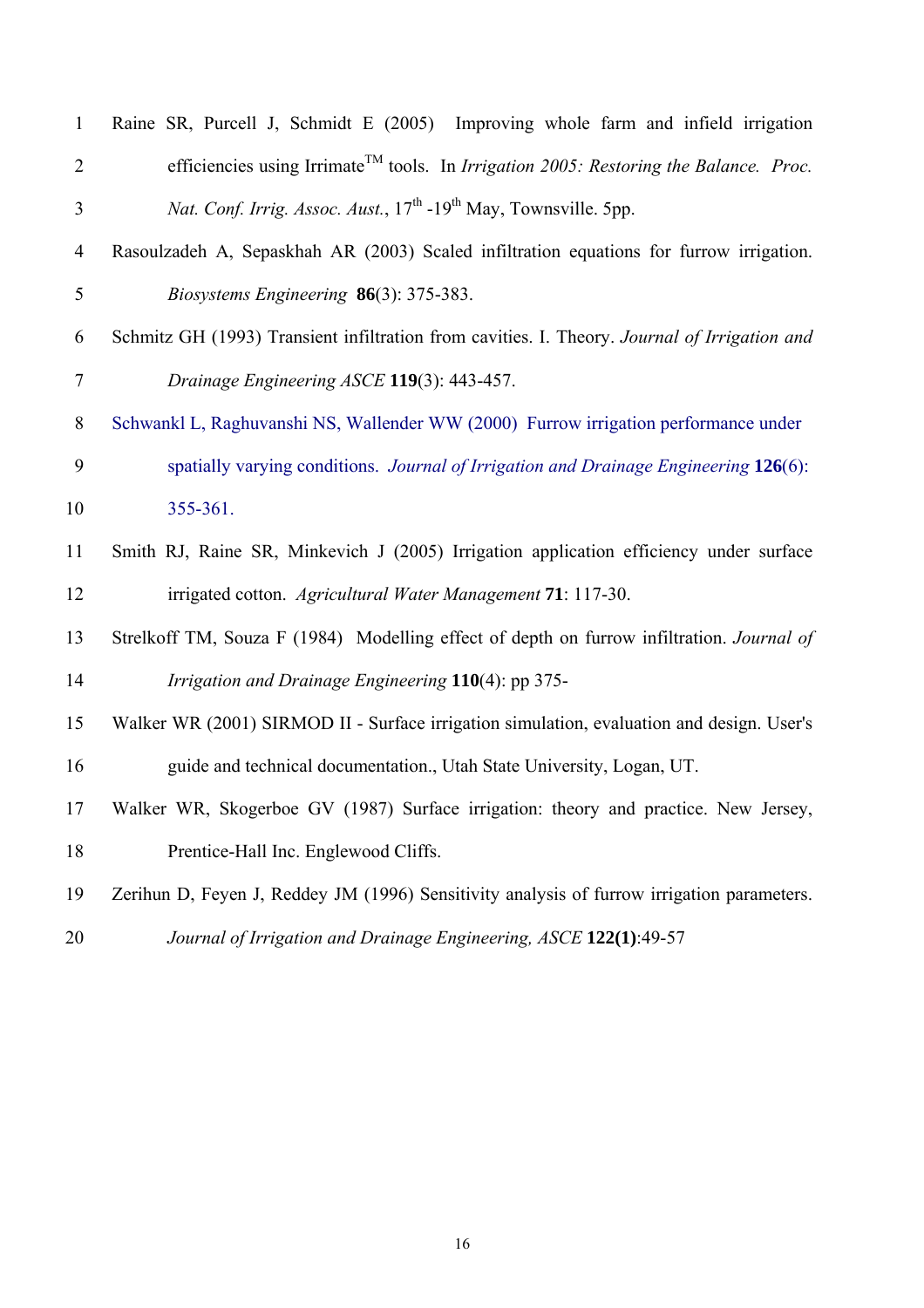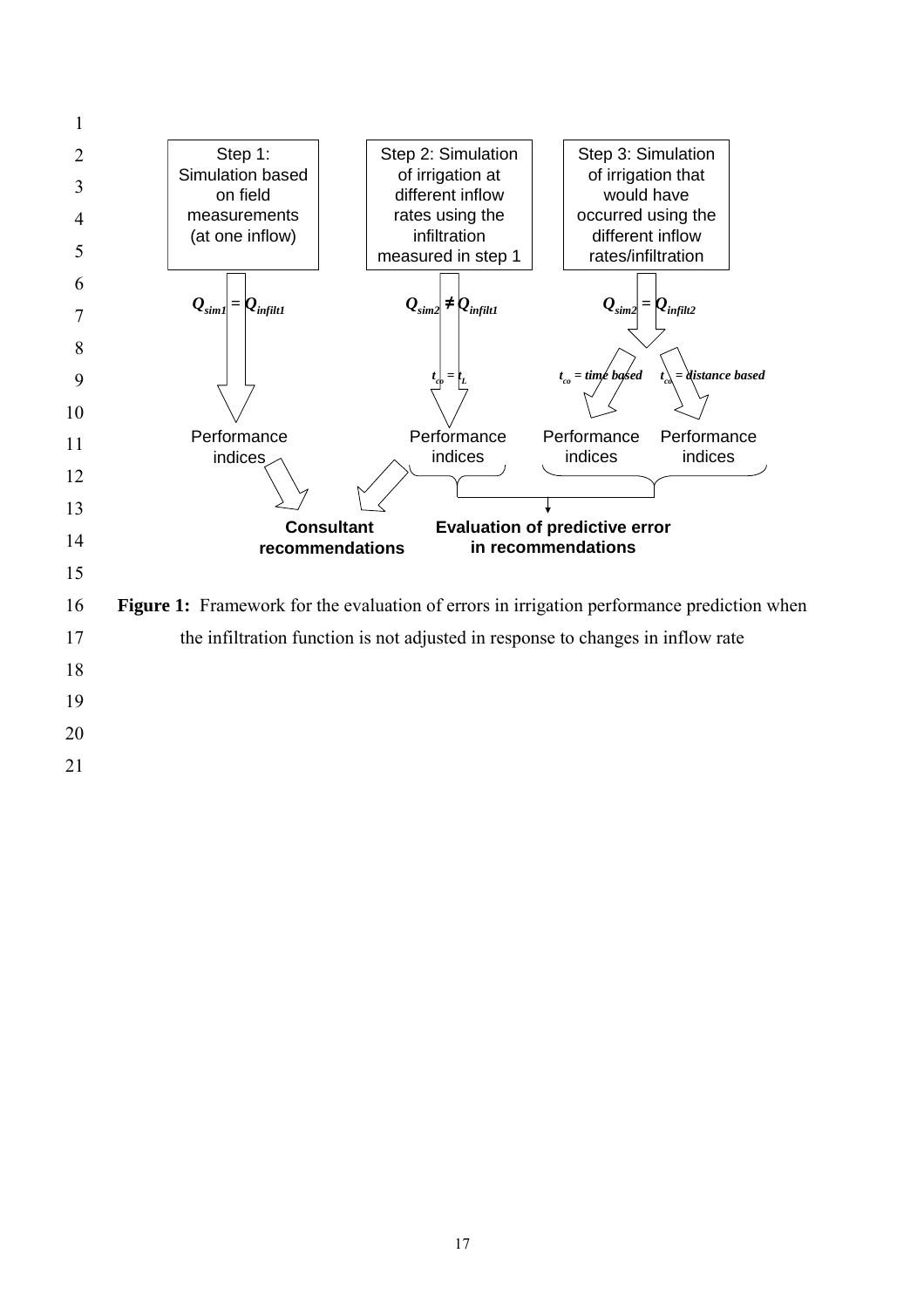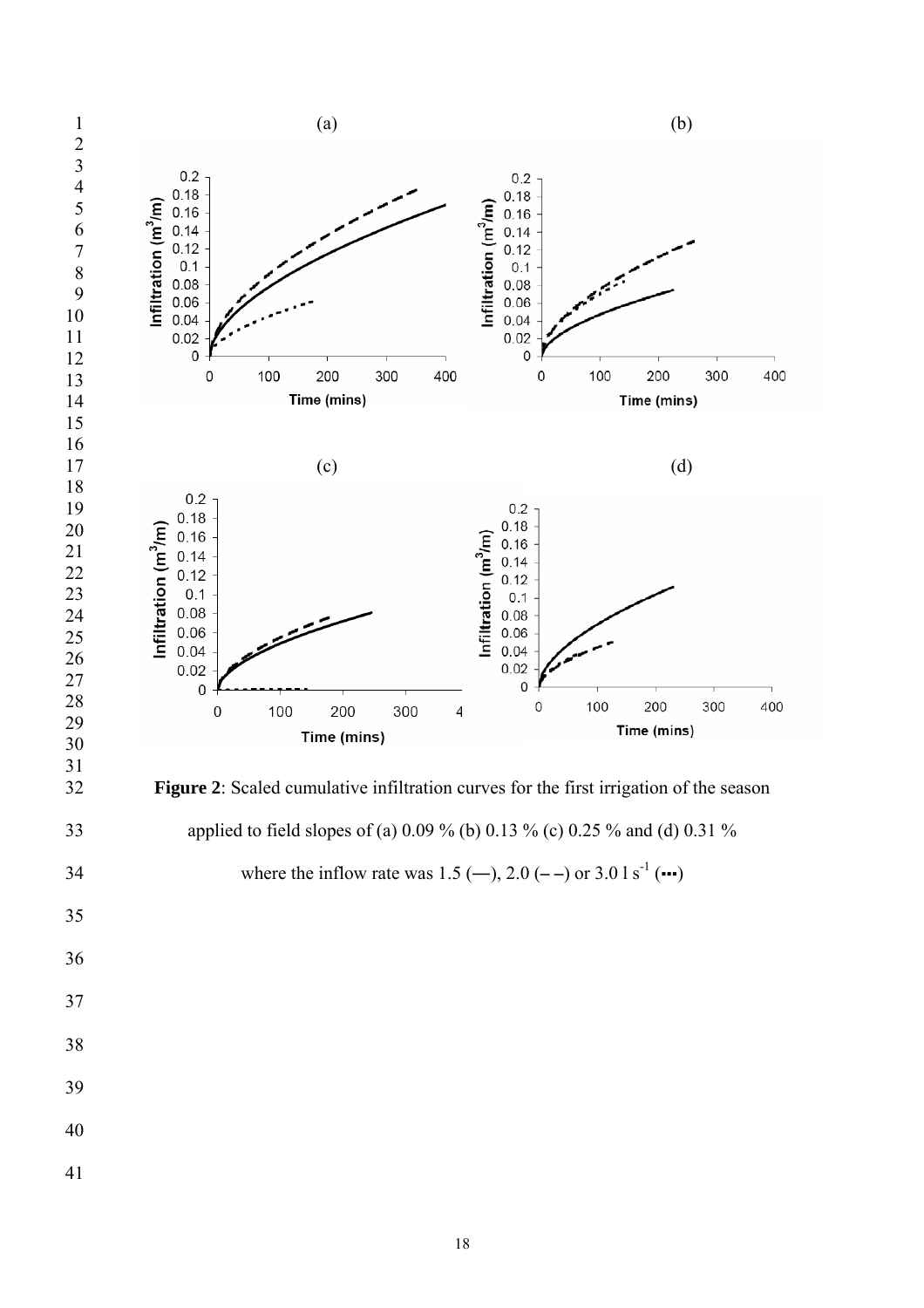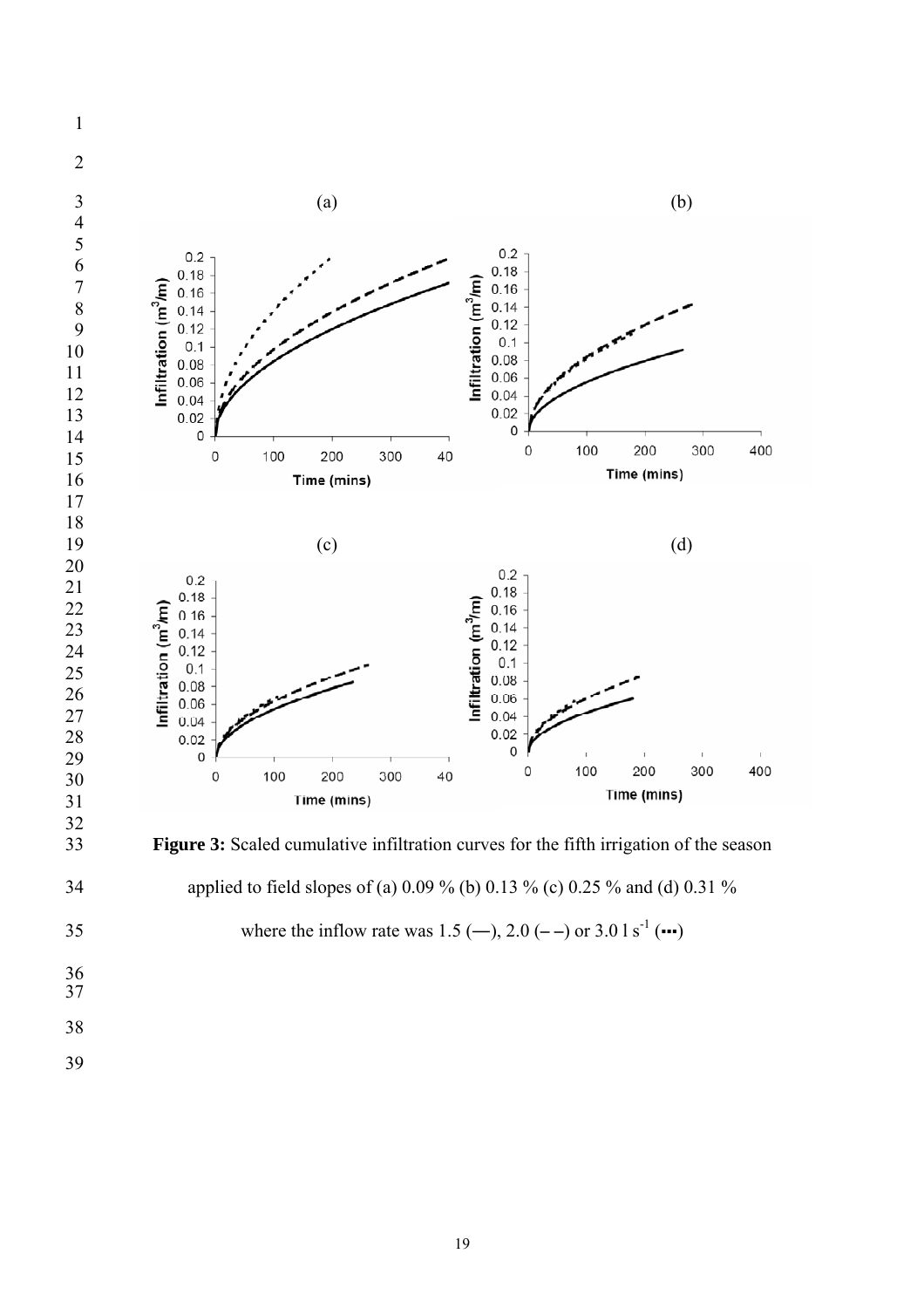| <b>Irrigation</b> | <b>Slope</b> | <b>Inflow</b> | <b>Advance parameters</b> |                  |              |  |  |  |  |
|-------------------|--------------|---------------|---------------------------|------------------|--------------|--|--|--|--|
|                   | $(\%)$       | $(l s-1)$     | $\boldsymbol{p}$          | $\boldsymbol{r}$ | $t_L$ (mins) |  |  |  |  |
| $\mathbf{1}$      | 0.09         | 1.5           | 9.6                       | 0.56             | 425          |  |  |  |  |
|                   |              | 2.0           | 11.8                      | 0.54             | 362          |  |  |  |  |
|                   |              | 3.0           | 34.5                      | 0.41             | 173          |  |  |  |  |
|                   | 0.13         | 1.5           | 16.2                      | 0.53             | 223          |  |  |  |  |
|                   |              | 2.0           | 13.8                      | 0.54             | 261          |  |  |  |  |
|                   |              | 3.0           | 21.3                      | 0.52             | 146          |  |  |  |  |
|                   | 0.25         | 1.5           | 21.6                      | 0.47             | 242          |  |  |  |  |
|                   |              | 2.0           | 23.3                      | 0.48             | 185          |  |  |  |  |
|                   |              | 3.0           | 38.8                      | 0.52             | 46           |  |  |  |  |
|                   | 0.31         | 1.5           | 4.1                       | 0.78             | 231          |  |  |  |  |
|                   |              | 2.0           | 21.0                      | 0.54             | 125          |  |  |  |  |
|                   |              | 3.0           | 15.7                      | 0.70             | 63           |  |  |  |  |
| $\overline{5}$    | 0.09         | 1.5           | 12.7                      | 0.49             | 572          |  |  |  |  |
|                   |              | 2.0           | 6.1                       | 0.67             | 308          |  |  |  |  |
|                   |              | 3.0           | 10.2                      | 0.57             | 345          |  |  |  |  |
|                   | 0.13         | 1.5           | 12.6                      | 0.56             | 262          |  |  |  |  |
|                   |              | 2.0           | 11.3                      | 0.57             | 290          |  |  |  |  |
|                   |              | 3.0           | 18.3                      | 0.53             | 177          |  |  |  |  |
|                   | 0.25         | 1.5           | 13.5                      | 0.56             | 231          |  |  |  |  |
|                   |              | 2.0           | 22.2                      | 0.46             | 256          |  |  |  |  |
|                   |              | 3.0           | 16.2                      | 0.61             | 110          |  |  |  |  |
|                   | 0.31         | 1.5           | 16.5                      | 0.55             | 179          |  |  |  |  |
|                   |              | 2.0           | 17.9                      | 0.53             | 186          |  |  |  |  |
|                   |              | 3.0           | 13.4                      | 0.68             | 90           |  |  |  |  |

# 1 **Table 1:** Advance parameters for the measured irrigation events 2 (from Mwatha and Gichuki, 2000)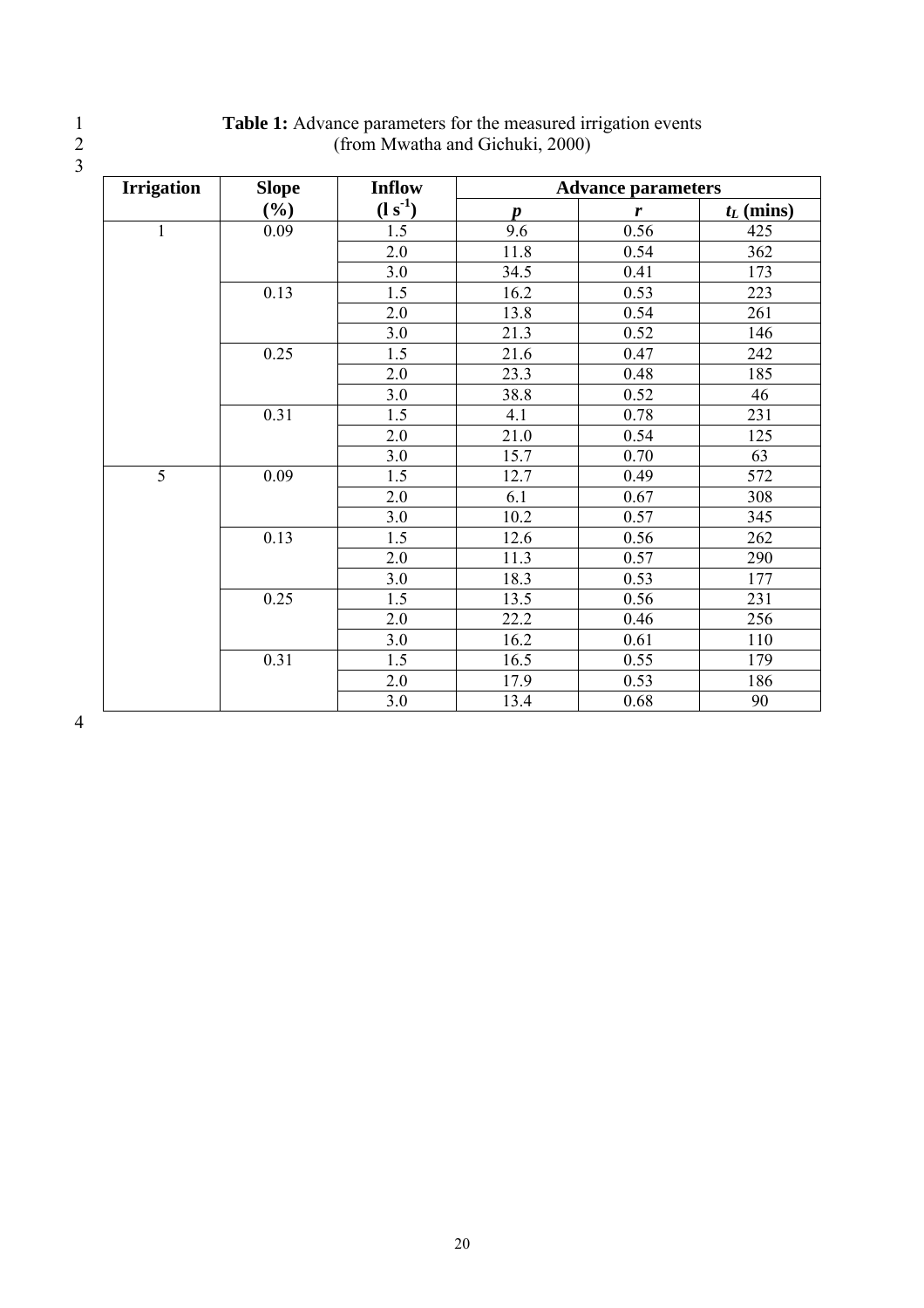1 **Table 2:** Example of the effect of infiltration function and inflow rate on the accuracy of performance evaluations for the (a) first and (b) fifth irrigation event

|                                |                                                                                                        |                         |                                    | $0.09\%$ slope |                                      |       | 0.31 % slope |          |                                         |       |    |
|--------------------------------|--------------------------------------------------------------------------------------------------------|-------------------------|------------------------------------|----------------|--------------------------------------|-------|--------------|----------|-----------------------------------------|-------|----|
| <b>Evaluation</b><br>framework |                                                                                                        | $\bm{\mathit{Q}}_{sim}$ |                                    | $t_{co}$       | <b>Performance</b><br>indices<br>(%) |       |              | $t_{co}$ | <b>Performance</b><br>indices<br>$(\%)$ |       |    |
| component                      | <b>Simulation strategy</b>                                                                             | $(L s-1)$               | $\frac{Q_{infill}}{(L \; s^{-1})}$ | (min)          | $E_{a}$                              | $E_r$ | <b>DU</b>    | (min)    | $E_{a}$                                 | $E_r$ | DU |
| (a)                            |                                                                                                        |                         |                                    |                |                                      |       |              |          |                                         |       |    |
| Step 1                         | $Q_{siml} = Q_{infiltl}$ where $t_{co} = t_L$                                                          | 1.5                     | 1.5                                | 526            | 39                                   | 100   | 63           | 421      | 48                                      | 99    | 63 |
| Step 2                         | $Q_{sim2} \neq Q_{infilt}$ where $t_{co} = t_L$                                                        | $\mathbf{2}$            | 1.5                                | 297            | 51                                   | 99    | 67           | 237      | 64                                      | 98    | 67 |
|                                |                                                                                                        | 3                       | 1.5                                | 145            | 69                                   | 99    | 75           | 116      | 85                                      | 96    | 75 |
| Step 3                         | $Q_{\text{sim2}} = Q_{\text{infilt2}}$ where $t_{\text{co}} = t_{\text{co}}$ estimated in step 2 above | $\overline{2}$          | 2                                  | 297            | 45                                   | 87    | 30           | 237      | 65                                      | 100   | 83 |
|                                |                                                                                                        | $\mathfrak{Z}$          | 3                                  | 145            | 65                                   | 93    | 95           | 116      | 72                                      | 82    | 93 |
|                                | $Q_{sim2} = Q_{infilt2}$ where $t_{co} = t_L$                                                          | $\sqrt{2}$              | $\overline{2}$                     | 410            | 37                                   | 98    | 64           | 151      | 93                                      | 91    | 69 |
|                                |                                                                                                        | 3                       | 3                                  | 78             | 86                                   | 66    | 88           | 64       | 90                                      | 57    | 84 |
| (b)                            |                                                                                                        |                         |                                    |                |                                      |       |              |          |                                         |       |    |
| Step 1                         | $Q_{siml} = Q_{infiltl}$ where $t_{co} = t_L$                                                          | 1.5                     | 1.5                                | 529            | 39                                   | 100   | 64           | 166      | 99                                      | 80    | 73 |
| Step 2                         | $Q_{\text{sim2}} \neq Q_{\text{infilt1}}$ where $t_{\text{co}} = t_L$                                  | $\overline{2}$          | 1.5                                | 314            | 49                                   | 100   | 68           | 106      | 97                                      | 67    | 79 |
|                                |                                                                                                        | 3                       | 1.5                                | 161            | 63                                   | 100   | 75           | 62       | 88                                      | 54    | 86 |
| Step 3                         | $Q_{\text{sim2}} = Q_{\text{infilt2}}$ where $t_{\text{co}} = t_{\text{co}}$ estimated in step 2 above | $\mathfrak{2}$          | $\overline{2}$                     | 314            | 43                                   | 88    | 35           | 106      | 100                                     | 70    | 18 |
|                                |                                                                                                        | 3                       | 3                                  | 161            | 42                                   | 66    | $\theta$     | 62       | 100                                     | 70    | 33 |
|                                | $Q_{sim2} = Q_{infilt2}$ where $t_{co} = t_L$                                                          | $\overline{2}$          | $\overline{2}$                     | 407            | 38                                   | 100   | 66           | 168      | 87                                      | 94    | 72 |
|                                |                                                                                                        | 3                       | 3                                  | 379            | 27                                   | 100   | 65           | 98       | 89                                      | 95    | 80 |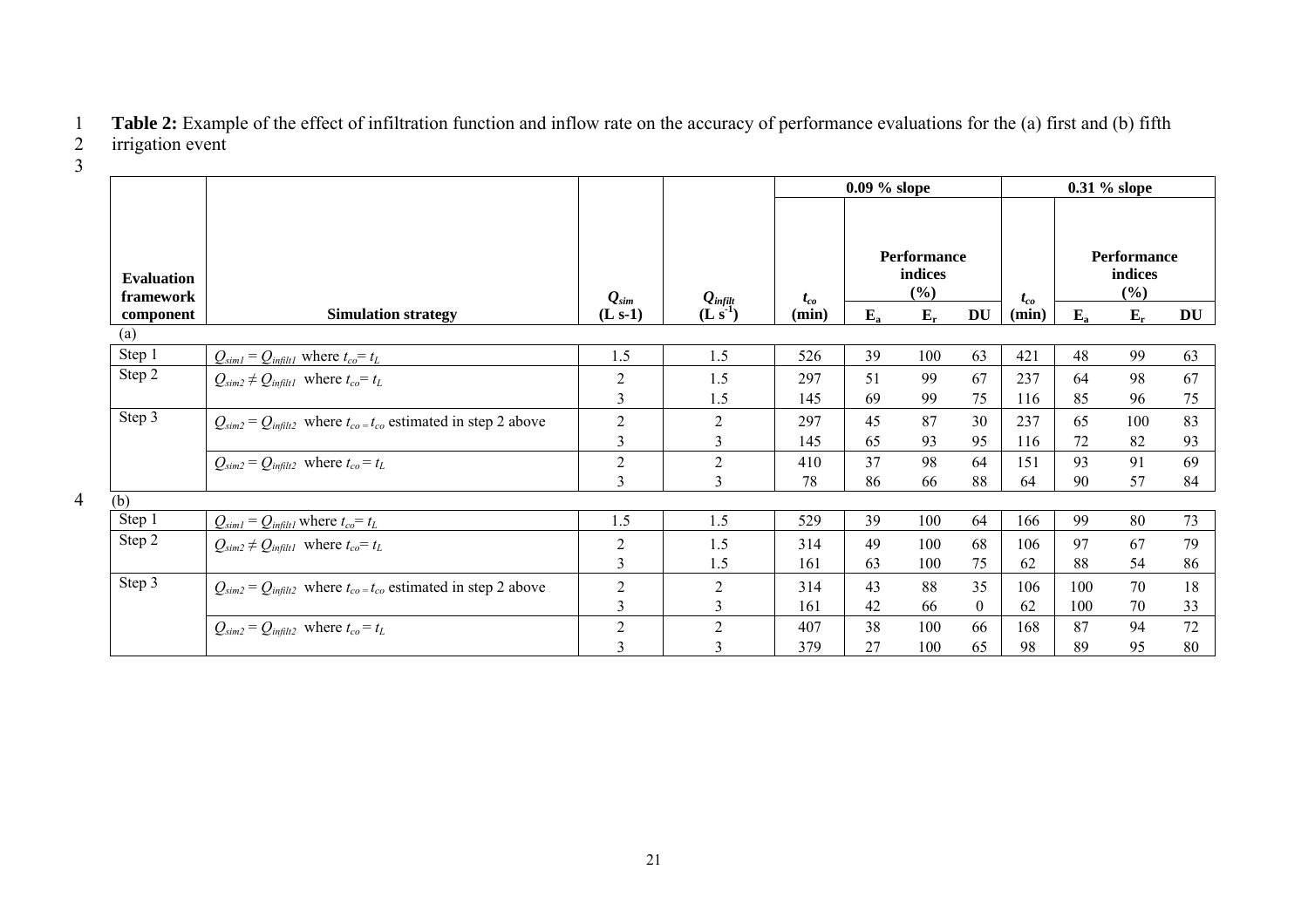

**Figure 4:** Effect of the inflow rate ( $\bullet = 1.5$ ;  $\bullet = 2.0$ ;  $\bullet = 3 \text{ L s}^{-1}$ ) at which the infiltration 45 was estimated on accuracy of performance predictions for the first irrigation where 46 recommendations for cut-off were specified by (a) time and (b) distance. The x-axis value 47 was simulated with  $Q_{\text{sim2}} = Q_{\text{inflill2}}$  and the y-axis was simulated with  $Q_{\text{sim2}} = Q_{\text{inflil2}}$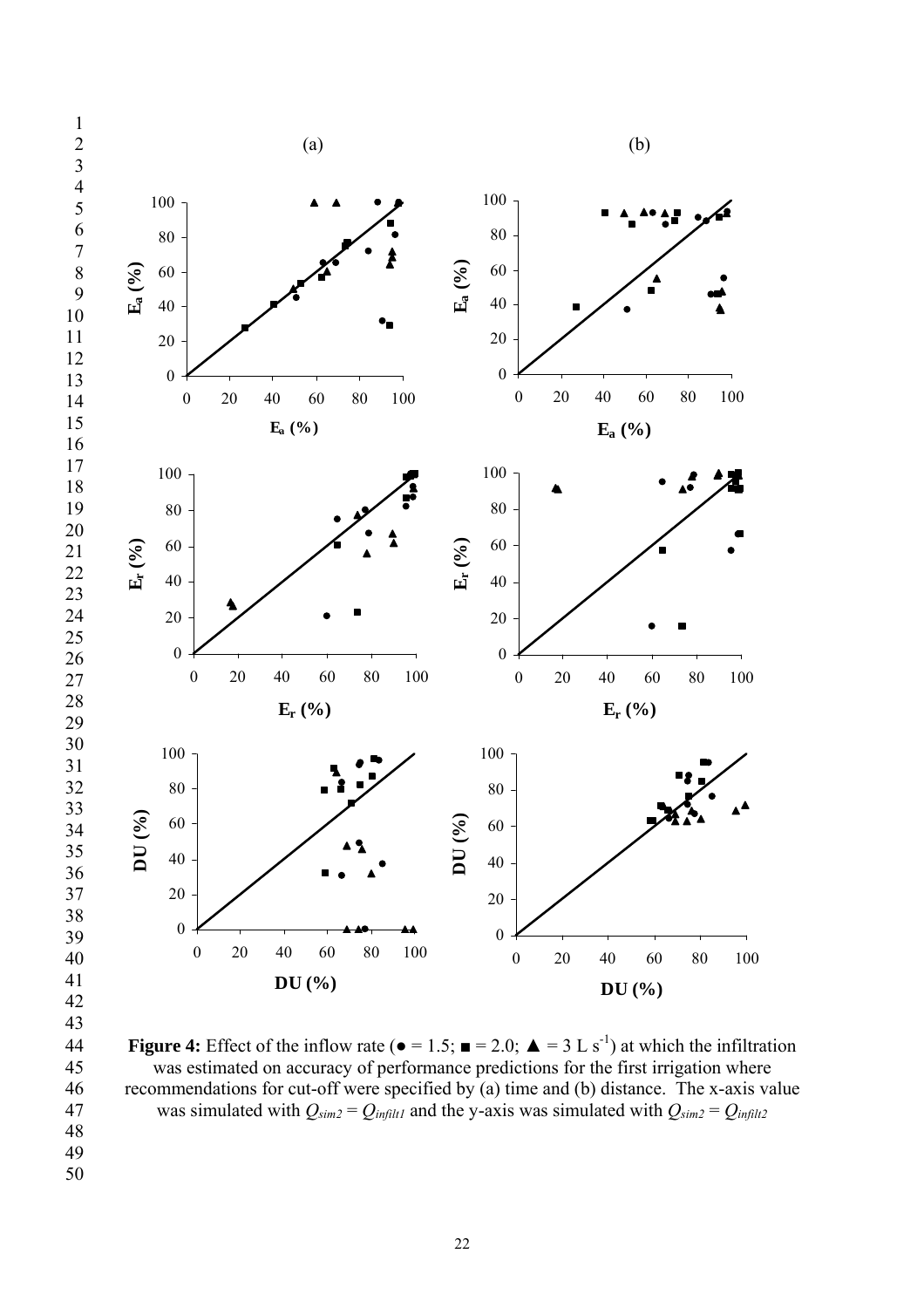

**Figure 5:** Effect of the inflow rate ( $\bullet = 1.5$ ;  $\bullet = 2.0$ ;  $\bullet = 3 \text{ L s}^{-1}$ ) at which the infiltration was estimated on accuracy of performance predictions for the fifth irrigation where was estimated on accuracy of performance predictions for the fifth irrigation where<br>45 recommendations for cut-off were specified by (a) time and (b) distance. The x-axis va recommendations for cut-off were specified by (a) time and (b) distance. The x-axis value 46 was simulated with  $Q_{\text{sim2}} = Q_{\text{infill1}}$  and the y-axis was simulated with  $Q_{\text{sim2}} = Q_{\text{infill2}}$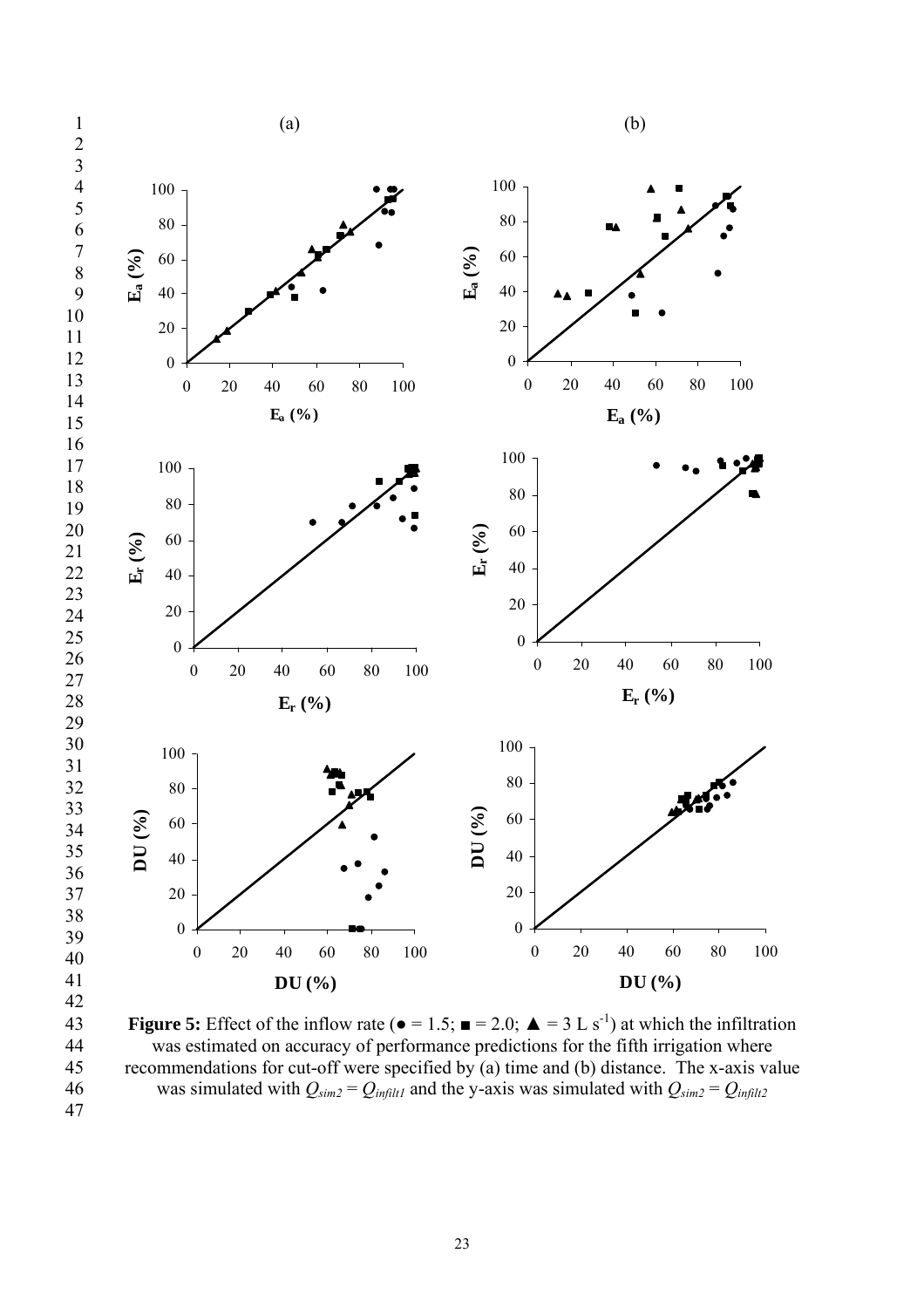



**Figure 6:** Effect of the inflow rate ( $\bullet = 1.5$ ;  $\bullet = 2.0$ ;  $\bullet = 3 \text{ L s}^{-1}$ ) at which the infiltration was estimated on accuracy of performance predictions for the first irrigation where 58 was estimated on accuracy of performance predictions for the first irrigation where<br>59 recommendations for cut-off were specified by (a) time and (b) distance. The x-axis va recommendations for cut-off were specified by (a) time and (b) distance. The x-axis value 60 was simulated with  $Q_{sim2} = Q_{infill}$  where  $Q_{infill}$  was adjusted for changes in wetted perimeter 61 and the y-axis was simulated with  $Q_{\text{sim2}} = Q_{\text{infilt2}}$